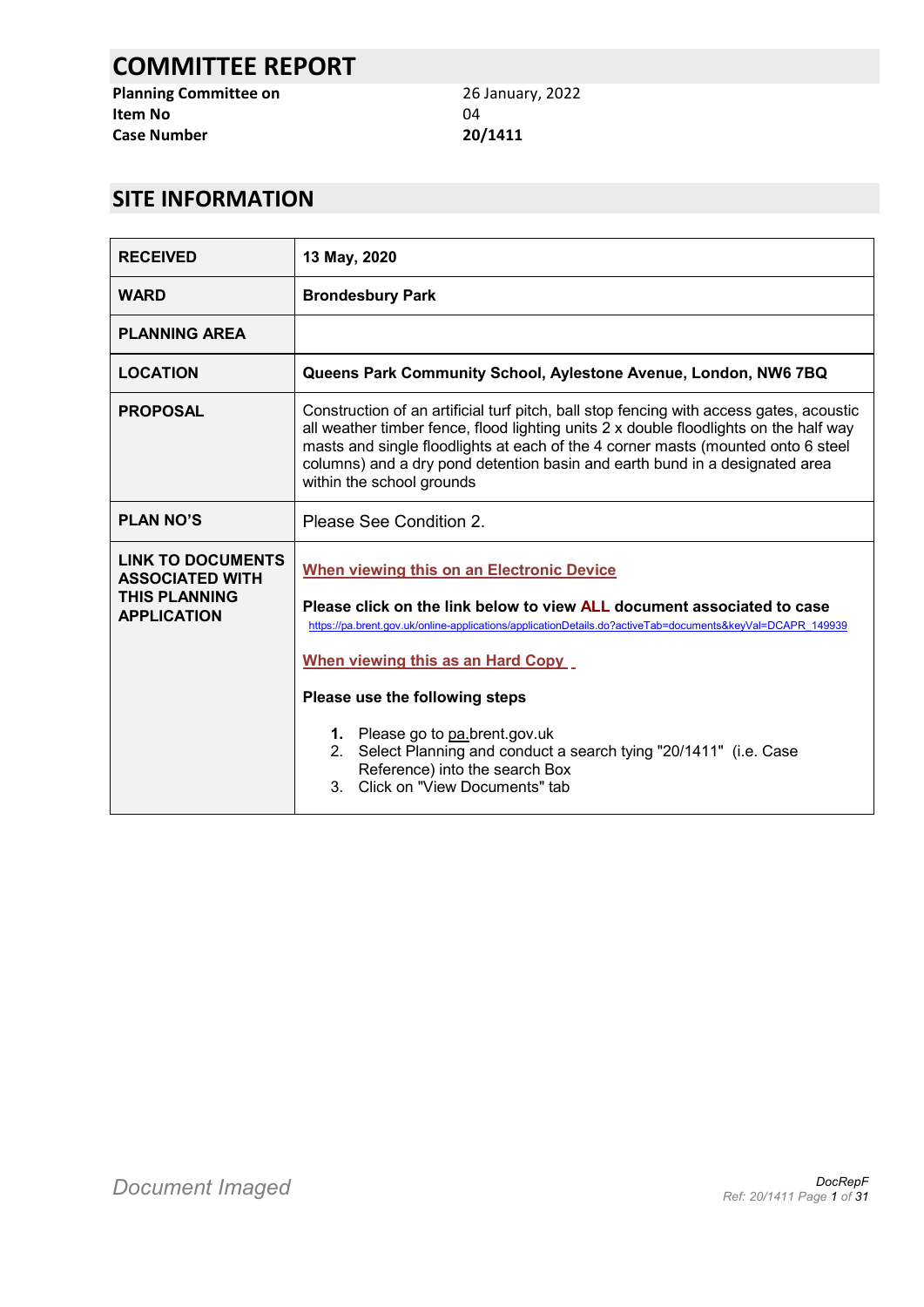# **RECOMMENDATIONS**

That the Committee resolve to **grant** planning permission subject to conditions.

That the Head of Planning is delegated authority to issue the planning permission and impose conditions and Informatives to secure the following matters:

**Conditions** 

- 1. Time Limit
- 2. Approved Plan
- 3. Materials
- 4. Hours of Use
- 5. Lighting
- 6. Noise
- 7. Community User Agreement
- 8. Flood Risk & Drainage
- 9. Tree Report/Planting Schedule
- 10. Ecological Enhancements

Brer

- 11. Construction Method Statement/Environment Management Plan
- 12. Updated Travel Plan

That the Head of Planning and Development Services is delegated authority to make changes to the wording of the committee's decision (such as to delete, vary or add conditions, informatives, planning obligations or reasons for the decision) prior to the decision being actioned, provided that the Head of Planning is satisfied that any such changes could not reasonably be regarded as deviating from the overall principle of the decision reached by the committee nor that such change(s) could reasonably have led to a different decision having been reached by the committee.



# **Planning Committee Map**

Site address: Queens Park Community School, Aylestone Avenue, London, NW6 7BQ

© Crown copyright and database rights 2011 Ordnance Survey 100025260

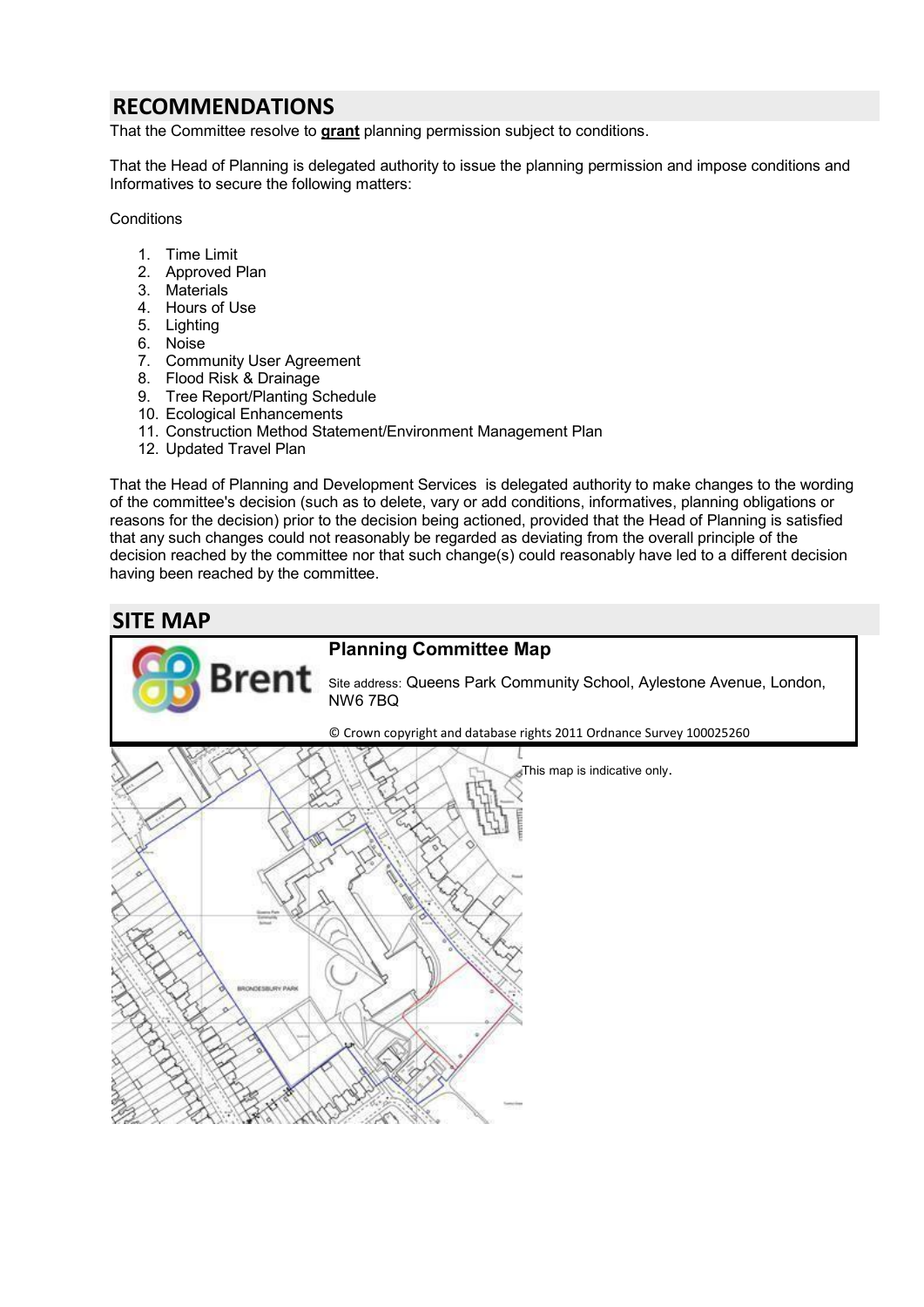### **PROPOSAL IN DETAIL**

Construction of an artificial turf pitch, ball stop fencing with access gate/s, acoustic all weather timber fence, flood lighting units 2 x double floodlights on the half way masts and single floodlights at each of the 4 corner masts (mounted onto 6 steel columns) and a dry pond detention basin and earth bund in a designated area within the school grounds.

### **EXISTING**

The application relates to a broadly rectangular shaped playing field within the south east corner of Queen's Park Community School. Queen's Park Community School is a mixed secondary school with approximately 1280 pupils aged between 11-18.

The site consists a grassed playing field with a sloping topography from north to south. The surrounding area is residential in character. Aylestone Avenue is located east of the site, beyond which are two-storey detached and semi-detached residential properties. To the immediate south of the site is Tiverton Green Open Space.

The playing fields are designated as Open Space but are not public open space. The site area within the red line boundary is designated as Flood Zone 1 at low risk of flooding, there is a small area outside of the application site but within the blue line boundary (indicating other land owned by the applicant), located north of the school buildings designated as Flood Zone 3a at high risk of surface water flooding. The site is located within an Air Quality Management Area.

The ten trees identified on site are subject to a both a grouped and individual Tree Preservation Orders.

## **SUMMARY OF KEY ISSUES**

The key planning issues for Members to consider are set out below. Members will need to balance all of the planning issues and the objectives of relevant planning policies when making a decision on the application.

**Representations received:** 84 objections and two petitions against the proposal were received, one with 287 signatures and one with 98 have been received objecting to the application for a variety of reasons. 232 comments of support from individuals, 6 from organisations and one from a Local Councillor have been received. 5 neutral have been received. Further details of the comments received are discussed within the "consultation section"

**Provision of additional sports facilities for the benefit of on-site school children and members of the wider community:** The proposal would provide enhanced local sports facilities, which would serve the school, and would also be available for bookings for the use of the local community.

**Principle of Development:** The playing fields are located on land designed as open space by the Local Plan. Core Strategy Policy CP 18 (Protection and Enhancement of Open Space, Sports and Biodiversity) asserts that open space of local value will be protected from inappropriate development and will be preserved for the benefit, enjoyment, health and wellbeing of Brent's residents, visitors and wildlife. The proposed development would see the continued use of the space for sporting/recreational use in an open environment. It would enable additional sports to be played throughout the school day by the school and for use by the wider community in the evenings and weekends. The development would constitute the enhancement and management of open space for sporting activities for the benefit, enjoyment, health and wellbeing of Brent's residents and visitors. The proposed development is therefore considered to represent appropriate development consistent with Policy CP 18 of the Brent Core Strategy 2010. Sport England are a statutory consultee on any planning application that would affect or lead to the loss of a sports playing field. Sport England were consulted on this application and raised no objection to the development.

**Impact to local residential amenity:** It is acknowledged that the floodlights and proposed use would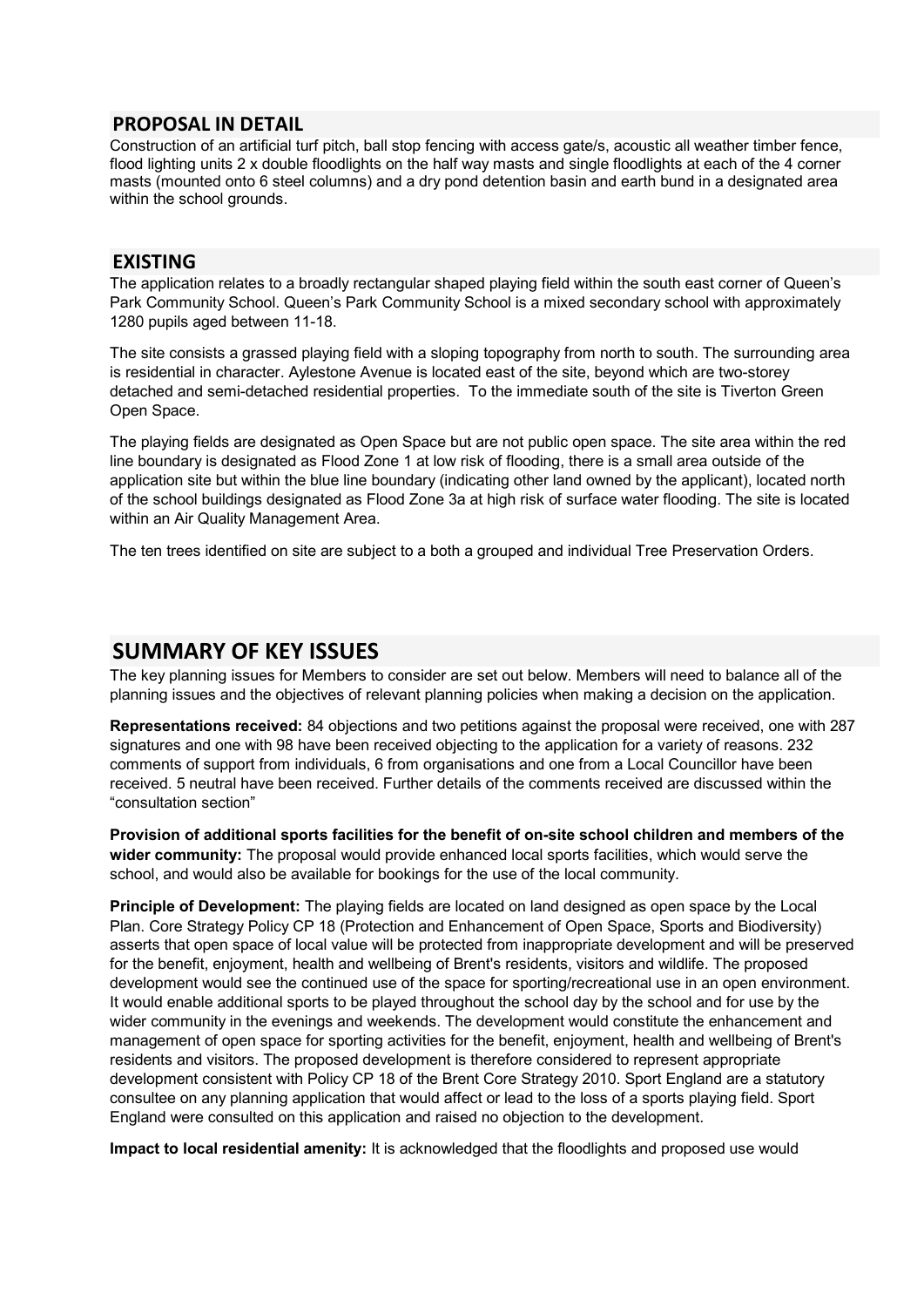facilitate greater use, particularly in winter months and that the closest properties located on Aylestone Avenue would experience some noticeable noise.

The level of additional noise impact, when considering the acoustic barrier mitigation as well as the restricted hours of use until 9pm (Monday to Friday), is not considered to result in a significant degree of harm. Furthermore, when balanced against the wider public social and community benefits associated with the proposed development in terms of sporting facilities, health and wellbeing are considered to outweigh the level of additional noise impact. The light spill from the floodlights would not result in harm to the residential amenity of nearby properties. A condition would be recommended to ensure lighting is carried out in accordance with the details and mitigation submitted and limit the hours of use.

**Visual impact:** The size, scale and appearance of the sports pitch, is considered to be acceptable in terms of its general siting and appearance.

**Flood Risk and Drainage:** The site area within the red line boundary is designated as Flood Zone 1 at low risk of flooding, there is a small area outside of the application site within the blue line boundary, located north of the school buildings designated as Flood Zone 3a at high risk of surface water flooding. The Surface Water Drainage Strategy (SWDS) and Flood Risk Assessment has demonstrated that the site within the application site has a low risk of flooding from all types of flooding.

A dry pond detention SUDS is proposed. Brent's Lead Local Flood Authority were consulted and was satisfied that the proposed development with the proposed drainage strategy and mitigation would not result increase flood risk within the locality.

**Highways and Transportation :** The proposed development is not considered to result in harm to pedestrian or vehicular highway safety, nor would parking pressure be harmfully increased.

**Trees and Ecology:** The trees on site are subject to a Tree Preservation Order (s). The Arboricultural Impact and Method Statement identifies potential harm to trees as a result of the development and construction phase and the method statement proposes measures to ensure the protection of those trees. The potential harm as a result of the construction and operation of the earth bund, detention basin as well as soil compaction close to or within Root Protection Areas as well as the foundations of a floodlight within a small proportion (less than 1%) of the Root Protection Area of one Tree have been identified. The 'Impact to Trees' section provides further detail. Brent's Tree Officer has been consulted and is satisfied that provided the development is carried out in full accordance with the Arboricultural Method Statement that existing trees would be adequately protected. A condition to ensure development is carried out in accordance with the Arboricultural Method Statement is recommended.

A revised lighting spillage assessment demonstrated that the impacts on local biodiversity has been suitably addressed within the proposals. A condition is recommended for an Ecological Enhancement Strategy based on the recommendation of the Ecological Appraisal and this should include compensation for foraging bats.

A condition is recommended for the submission and approval of a Construction Environment Management Plan to detail measured to protect biodiversity during construction. The impact to biodiversity and ecology is considered to be acceptable, a condition is recommended that the development is carried out in accordance with the recommendations within the submitted Ecology Report.

### **RELEVANT SITE HISTORY**

The current application is a resubmission and includes additional supporting information and accompanying surveys, as well as a dry pond detention basin among other mitigation measures.

In addition, the site has an extensive planning history of extensions and alterations dating back to 1992. The most significant of these planning application over the last 10 years are as follows as well as permission application refinance 07/3721 and subsequent reserved matters and condition application:

### **21/3058. Full Planning. Granted.**

Erection of a temporary single storey classroom building to provide additional teaching facilities, addition of associated single storey staff room/admin office, storage container and canopy over playing area to include mesh fence enclosure, new tarmac footpath and associated cycle storage (DEPARTURE FROM POLICY: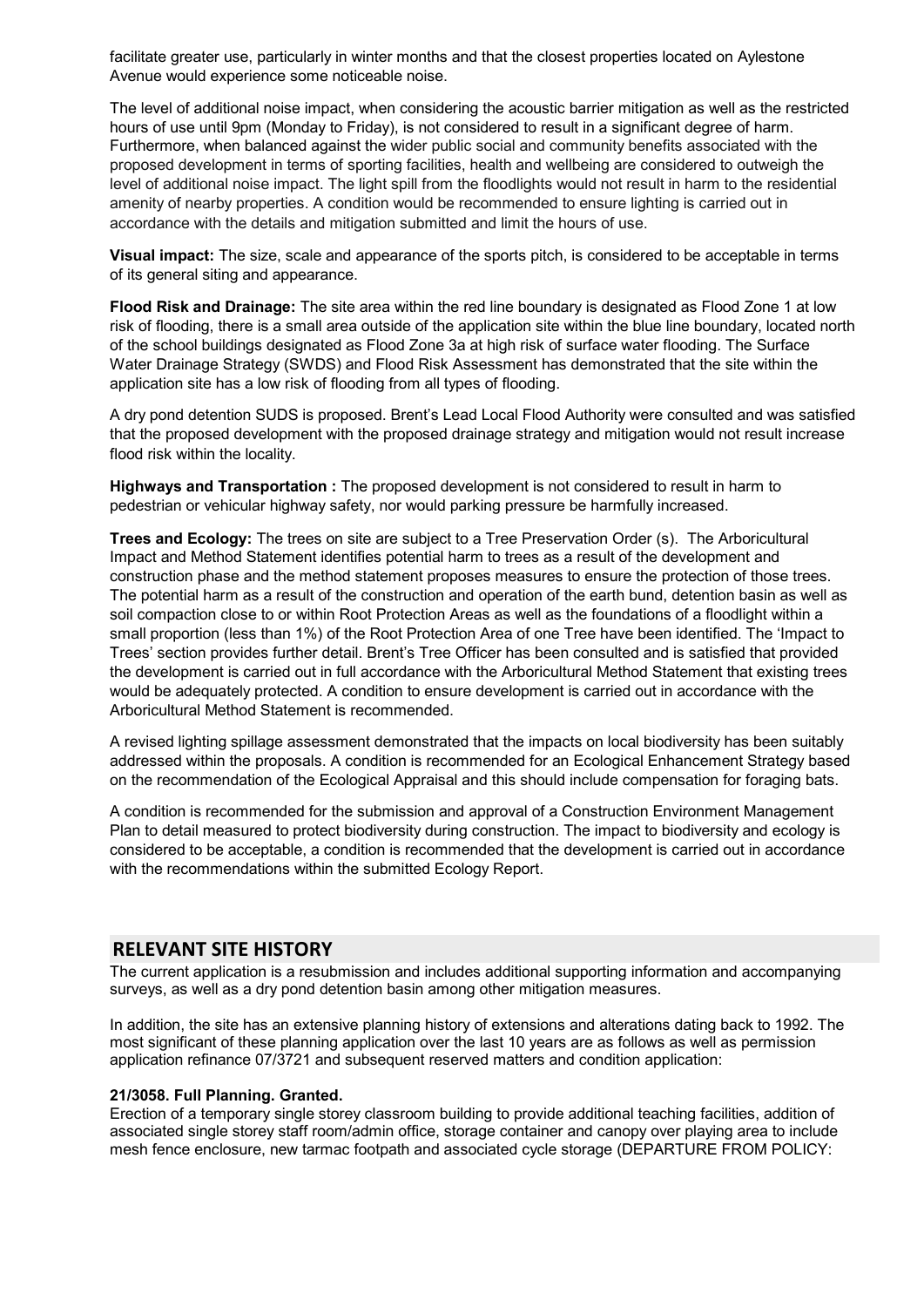### **19/1477. Full Planning. Granted. 17/10/2019.**

Erection of a temporary single storey classroom building to provide additional teaching facilities, addition of associated single storey staff room/admin office, storage container and canopy over playing area to include mesh fence enclosure, new tarmac footpath and associated cycle storage (DEPARTURE FROM POLICY CP18 OF BRENT'S LOCAL PLAN).

### **17/3003. Full Planning. Granted. 13/02/2018.**

Retention of the single storey classroom building located to the north of the school.

### **15/3669. Full Planning. Granted. 07/10/2015.**

Single storey extension to expand the existing Sixth Form with associated access, canopy and screening to the school building fronting Aylestone Avenue.

### **13/1304. Full Planning. Granted. 04/07/2013.**

Extension and refurbishment of the school to include the erection of a single storey extension to accommodate additional toilet facilities, installation of a steel canopy with glazed units, erection of single storey extensions to the PE store and dining hall and installation of replacement windows to main hall.

### **08/2597 – Granted**

Details pursuant to condition 2 (management plan) of outline planning permission reference 07/3721, dated 10 April 2008, for the installation of an outdoor multi-use games area adjacent to the gardens of 6-14 Mount Pleasant Road (matters to be determined: layout and access)

### **08/1501- Granted**

Reserved matters relating to outline planning permission 07/3721, granted 10/04/2008, for the installation of an outdoor, multi-use games area adjacent to the gardens of 6-14 Mount Pleasant Road (matters to be determined: appearance, landscaping & scale), as accompanied by Performance Specification, dated 04/02/2008 received 18/09/2008

### **07/3721 – Granted**

Outline planning permission for the installation of an outdoor multi-use games area adjacent to the gardens of 6 - 14 Mount Pleasant Road (matters to be determined: layout and access)

## **CONSULTATIONS**

305 new neighbour consultation letters were sent out on the 2<sup>nd</sup> June 2020. A site notice advertising the proposal was displayed on a lamppost outside the property from 1st July 2020. A press notice advertising the proposal was placed in the local press.

Amendments and further technical reports have been submitted and updated throughout the course of the application. This included but was not limited to the submission of a revised lighting strategy and ecology information.

A full re-consultation was undertaken. 487 new neighbour consultation letters were sent out on the 22nd October 2021 for a minimum of 21 days. Two site notices advertising the proposal were displayed on a lamppost outside the property from 21st October 2021. A new press notice advertising the proposal was placed in the local press on 4<sup>th</sup> November 2021. These provided a minimum of three weeks visibility to local residents prior to determination.

A total of 232 individuals support comments were received with 6 support comments from organisations and a support comment was received from Councillor Erica Gbajumo (Ward Councillor for Brondesbury Park).

A total of 84 objections were received from individuals, in addition objections were received from Brondesbury Park and Roe Green Residents' Associations.

Copies of online petitions have been received objecting to the proposal. At the time of submission to the Council the 'Change.org' petition had 287 signatures, names and addresses were provided for these signatures. It was notes at the time of submission 6 signatories had limited details in terms of names and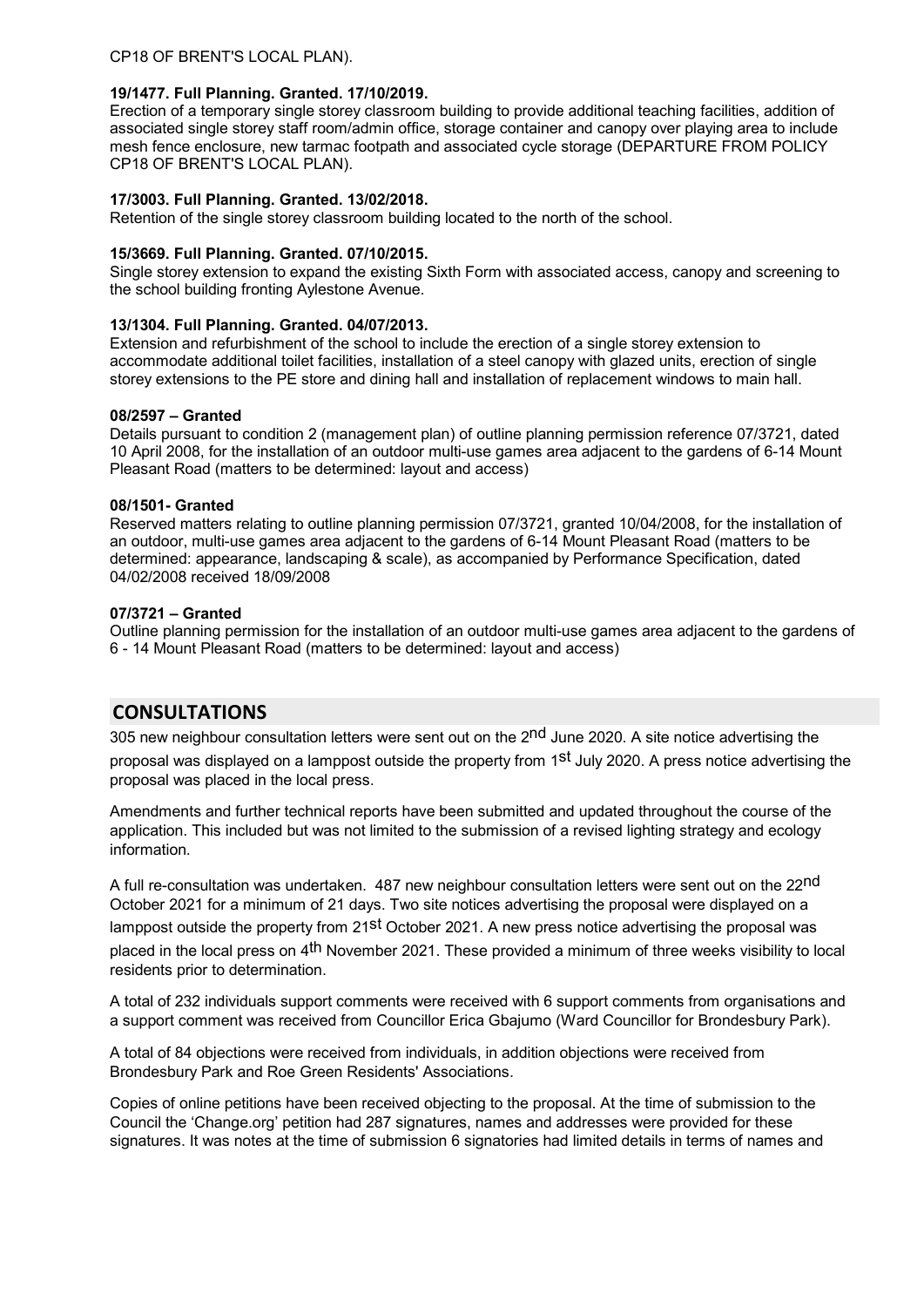addresses. The online petition (18/01) states 303 people have signed yet details cannot be verified.

A copy of an additional petition from '38 Degrees' was submitted, the reference related to the withdrawn application. Yet the lead petitioner stated it had been updated and requested it be considered against this application. 98 names and addresses were provided with this, issues with the webpage have meant officers have been unable to verify exact dates when new signatures were added nor any additional names and addresses.

The table below summarises the themes within objections received and provides officer comment or direction to the relevant part of the report which affected concerns raised:

| <b>Objection Theme</b>                                                                                                                                         | <b>Officer Comment</b>                                                                                                                                                                                                                                                                             |  |
|----------------------------------------------------------------------------------------------------------------------------------------------------------------|----------------------------------------------------------------------------------------------------------------------------------------------------------------------------------------------------------------------------------------------------------------------------------------------------|--|
| <b>Principle of Development</b>                                                                                                                                |                                                                                                                                                                                                                                                                                                    |  |
|                                                                                                                                                                |                                                                                                                                                                                                                                                                                                    |  |
| Loss of playspace. Reference made to<br>other development on site which has<br>resulted in loss of space as playing fields.<br>Conflicts with planning policy. | See 'Principle of Development' section of<br>report.                                                                                                                                                                                                                                               |  |
| Material change of use of the site, on basis<br>of operational hours, commercial use as<br>well as intensification of use. Red line                            | The proposed development does not<br>propose a change of use to the existing<br>school site.                                                                                                                                                                                                       |  |
| signals material change of use.                                                                                                                                | There are no particular planning<br>restrictions in regard to the operational<br>hours of the school playing fields. Please                                                                                                                                                                        |  |
| Substantial increase in school letting across<br>the school site. Intensity of use and<br>operational 365 days a year                                          | see Principle of Development for<br>proposed operational hours and split<br>between school and letting hours, please<br>also see condition relating to hours of use<br>and restrictions.                                                                                                           |  |
|                                                                                                                                                                | The use is not considered to be entirely<br>commercial, it will be used by pupils and<br>also let out to other groups. The London<br>Plan Policy 5.3.12 relates to Education<br>Facilities such as                                                                                                 |  |
|                                                                                                                                                                | sports, play, training and meeting facilities<br>- should be capable of use by the wider<br>community outside their main operating<br>hours. They can provide venues for a<br>range of community activities, including<br>nurseries, children's centres, cultural,<br>youth and sports activities. |  |
| Development of open space                                                                                                                                      | See 'Principle of Development' section of<br>report.                                                                                                                                                                                                                                               |  |
| <b>Need</b>                                                                                                                                                    |                                                                                                                                                                                                                                                                                                    |  |
| No justification of need for school or<br>community.                                                                                                           | Please see 'Principle of Development'<br>section of report.                                                                                                                                                                                                                                        |  |
|                                                                                                                                                                | The type of facility is notably different in                                                                                                                                                                                                                                                       |  |
|                                                                                                                                                                |                                                                                                                                                                                                                                                                                                    |  |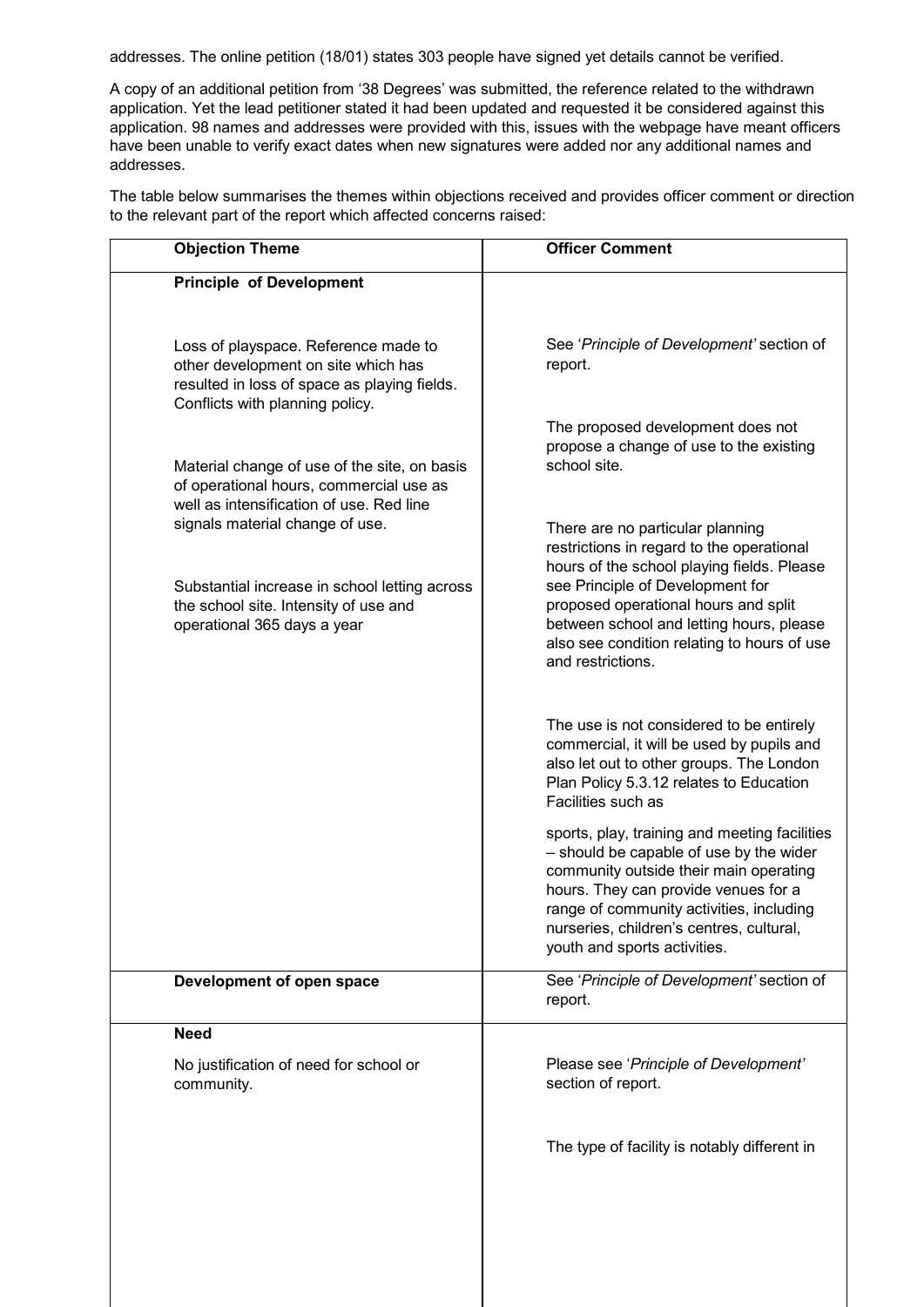| Refers to MUGA near Tiverton Green and<br>South Hampstead Cricket/Tennis Club.<br>States that this is under-utilised. | terms of sport that can be played with<br>reference to South Hampstead,<br>furthermore the MUGA is an all-weather<br>artificial grass pitch unlike the courts<br>located near Tiverton Green which are<br>hardstanding. |  |
|-----------------------------------------------------------------------------------------------------------------------|-------------------------------------------------------------------------------------------------------------------------------------------------------------------------------------------------------------------------|--|
| <b>Commercial Use</b>                                                                                                 |                                                                                                                                                                                                                         |  |
| Excessive commercial use                                                                                              | Please see the 'Proposal in Detail' and<br>'Principle of Development' sections of the<br>report. School use is significant from                                                                                         |  |
| Reference made to previous MUGA and<br>use. Questions if use has been in line with<br>planning conditions.            | 08:30-16:30 on weekdays.<br>Notwithstanding this, a condition requiring<br>the submission and approval of a<br><b>Community User Access Agreement is</b><br>recommended as a condition and this will                    |  |
| Sinking fund should be used to fund<br>maintenance.                                                                   | involve consultation with Sport England.                                                                                                                                                                                |  |
| <b>Residential Amenity</b>                                                                                            |                                                                                                                                                                                                                         |  |
| Lightspill from floodlights - states the<br>revised lighting scheme is worse. Sky glow.                               | The noise impact and level of use is<br>discussed more within the 'Impact to<br>Residential Amenity' section of this report.                                                                                            |  |
| Noise from use, mitigation not sufficient                                                                             |                                                                                                                                                                                                                         |  |
| Noise and disturbance from comings and<br>goings                                                                      |                                                                                                                                                                                                                         |  |
| Hours of use unreasonable, increased<br>hours and more intense use (365 days a<br>year) in all weather conditions.    |                                                                                                                                                                                                                         |  |
| Criticism of technical reports submitted                                                                              |                                                                                                                                                                                                                         |  |
| Impact to health and wellbeing.                                                                                       | The proposal would not give rise to any<br>overlooking or loss of privacy.                                                                                                                                              |  |
| Asserts location of pitched is less used and<br>quiet.                                                                |                                                                                                                                                                                                                         |  |
| Overlooking/loss of privacy.                                                                                          |                                                                                                                                                                                                                         |  |
| Crime & anti-social behaviour                                                                                         |                                                                                                                                                                                                                         |  |
| Increase in crime and anti-social behaviour.                                                                          | Please see text under heading 'Anti-social                                                                                                                                                                              |  |
| States different elements of use impacts<br>crime & disorder. Unknown visitors to                                     | behaviour' within the main body of this<br>report.                                                                                                                                                                      |  |
|                                                                                                                       |                                                                                                                                                                                                                         |  |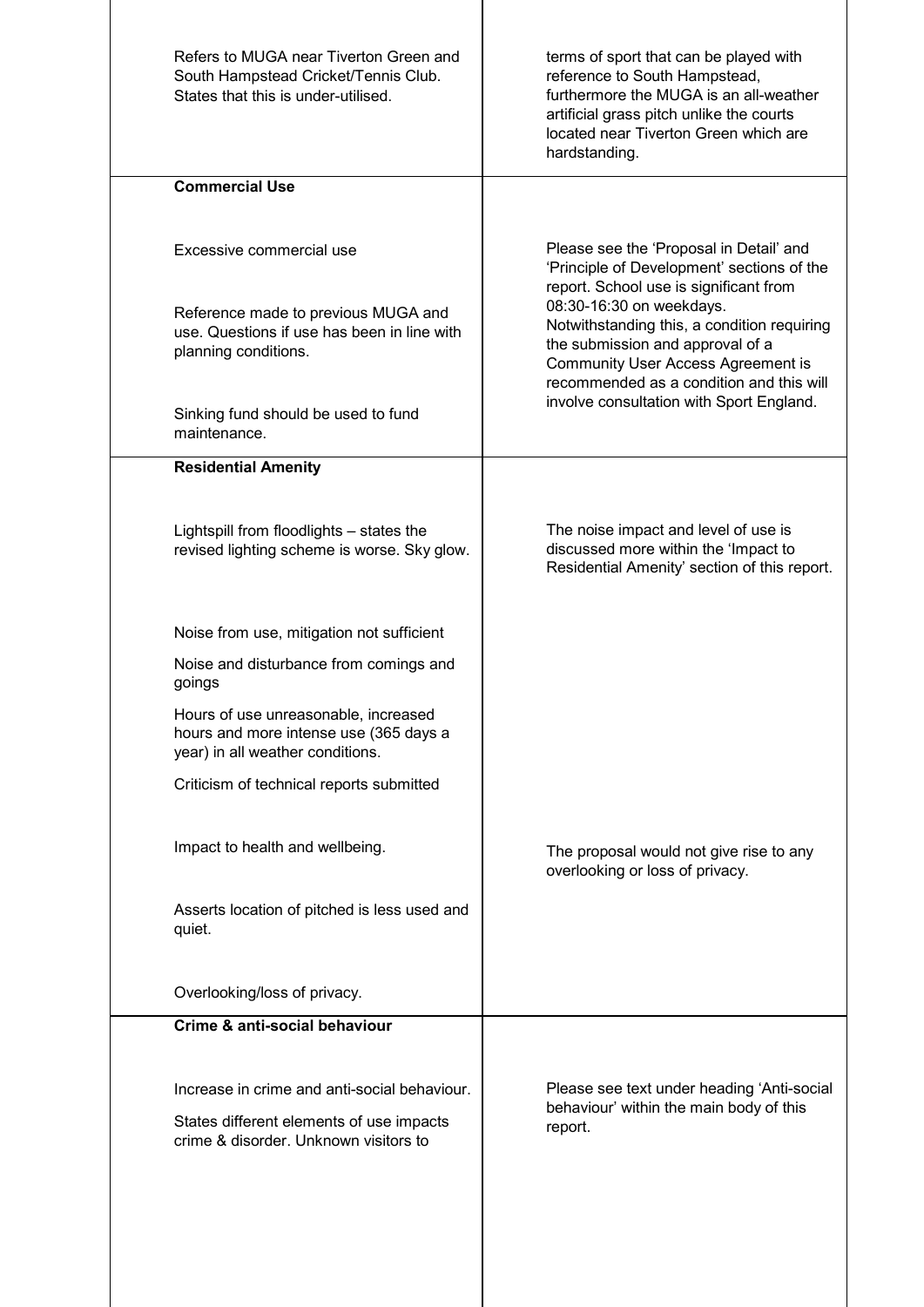| school.                                                                                                                                                                    |                                                                                                       |
|----------------------------------------------------------------------------------------------------------------------------------------------------------------------------|-------------------------------------------------------------------------------------------------------|
| Limited police resources.                                                                                                                                                  |                                                                                                       |
| News report relating vandalism of a pitch in<br>Humberside.                                                                                                                |                                                                                                       |
| Litter.                                                                                                                                                                    |                                                                                                       |
| <b>Character and Appearance</b>                                                                                                                                            |                                                                                                       |
| Bund/detention basis substantial size,<br>significant visual impact.                                                                                                       | Please refer to 'Siting and Appearance'<br>and 'Ecological Considerations' section of<br>this report. |
| Acoustic barrier, close proximity to path and<br>width overbearing.                                                                                                        |                                                                                                       |
| Out of character in quiet residential area.<br>Lighting impact and structures.                                                                                             |                                                                                                       |
| Lack of landscaping.                                                                                                                                                       |                                                                                                       |
| <b>Ecological Impact</b>                                                                                                                                                   |                                                                                                       |
| Ecological impact, immediate site and local<br>environment and wildlife, such as bat<br>assemblage, including light, noise and use<br>of artificial turn and rubber crumb. | Please see 'Ecological Considerations'<br>section of this report                                      |
| No Bat survey undertaken.                                                                                                                                                  |                                                                                                       |
| Not real grass.                                                                                                                                                            |                                                                                                       |
| Contravention of Habitat Regulations.                                                                                                                                      |                                                                                                       |
| <b>Impact to Trees</b>                                                                                                                                                     | Please see 'Impact to Trees' section of<br>this report.                                               |
| Impact to trees from development including<br>lights, pitch, bund/detention basin and<br>structures raised.                                                                |                                                                                                       |
| Impact to trees as a result of the detention                                                                                                                               |                                                                                                       |
|                                                                                                                                                                            |                                                                                                       |
|                                                                                                                                                                            |                                                                                                       |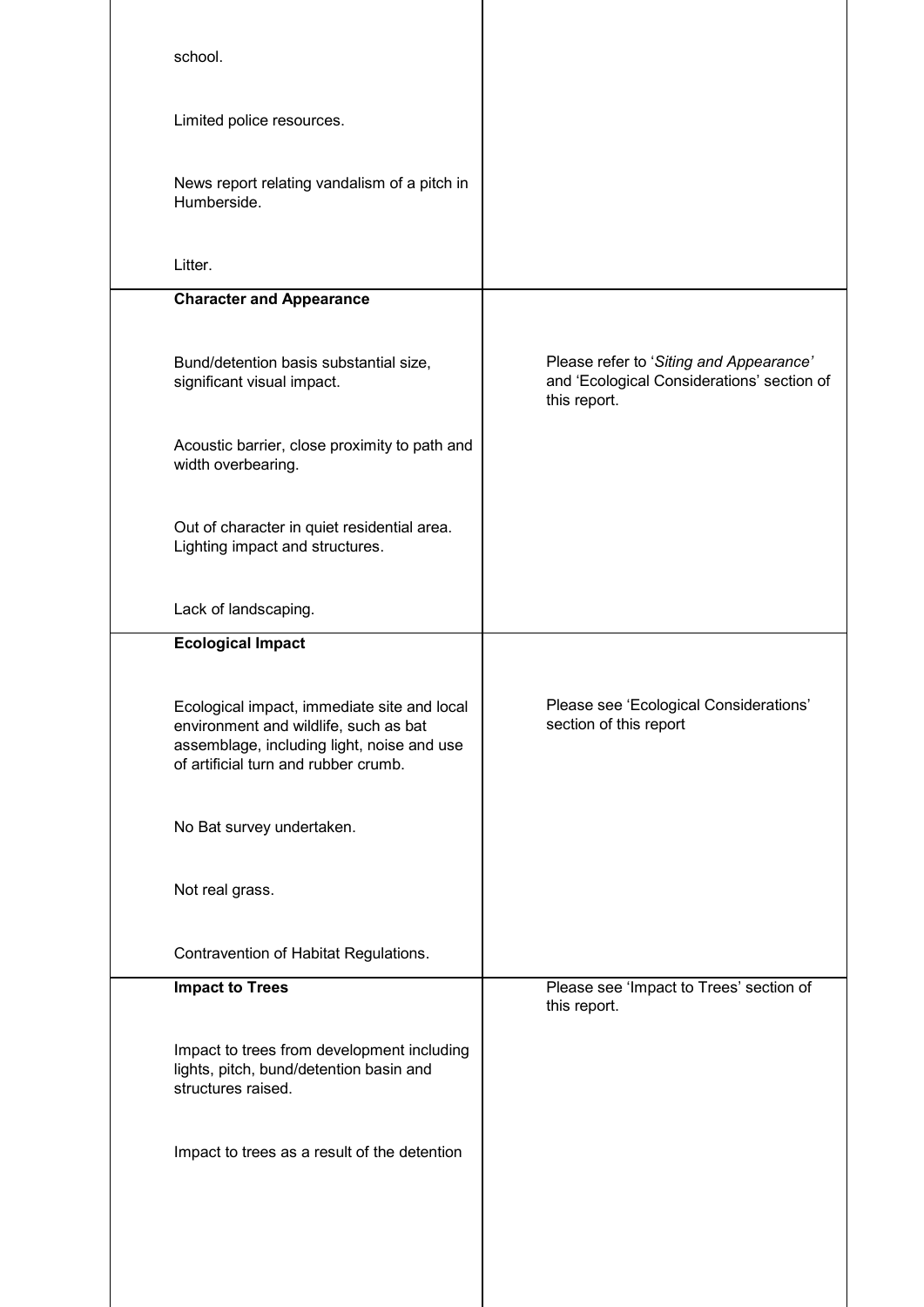| basin being filled with water.                                                                                                                              |                                                                                                                                                                                                                                                                                                                                                                                                 |
|-------------------------------------------------------------------------------------------------------------------------------------------------------------|-------------------------------------------------------------------------------------------------------------------------------------------------------------------------------------------------------------------------------------------------------------------------------------------------------------------------------------------------------------------------------------------------|
| <b>Climate Change/ Sustainability</b>                                                                                                                       |                                                                                                                                                                                                                                                                                                                                                                                                 |
|                                                                                                                                                             |                                                                                                                                                                                                                                                                                                                                                                                                 |
| Conflict with Brent's Climate Emergency<br>and Strategy Plan 2021-2030 and the LTN<br><b>School Street Schemes.</b><br>Not real grass, required replacement | The proposed development does not<br>directly undermine the objective of the<br>document/scheme listed. It is<br>acknowledged that an area of grass on the<br>planning field would be replaced with<br>artificial grass. The scheme contributes to                                                                                                                                              |
| rubber crumb.                                                                                                                                               | climate resilience by incorporating a<br>Sustainable Urban Drainage System<br>(SUDS). The Climate Emergency and                                                                                                                                                                                                                                                                                 |
| Increase heat island effect.                                                                                                                                | Strategy Plan 2021-2030 encourages<br>SUDS. Furthermore, please see '<br>Ecological Considerations' section of this<br>report which concludes the impact to<br>biodiversity and ecology has been<br>assessed and found to be acceptable, a<br>condition is recommended that the<br>development is carried out in accordance<br>with the recommendations within the<br>submitted Ecology Report. |
| <b>Flood Risk</b>                                                                                                                                           |                                                                                                                                                                                                                                                                                                                                                                                                 |
| Concern regarding flood risk raised.                                                                                                                        | Please see 'Flood Risk' section of this<br>report. In addition the submitted Drainage<br>and FRA Strategy provides details of<br>management and maintenance.                                                                                                                                                                                                                                    |
| Non-biodegradable material would increase<br>flood risk.                                                                                                    |                                                                                                                                                                                                                                                                                                                                                                                                 |
| Soil infiltration rates not determined.                                                                                                                     |                                                                                                                                                                                                                                                                                                                                                                                                 |
| <b>Contamination and Risk to Human</b>                                                                                                                      |                                                                                                                                                                                                                                                                                                                                                                                                 |
| <b>Health</b>                                                                                                                                               | At Paragraph 16.10 of the submitted                                                                                                                                                                                                                                                                                                                                                             |
| Hazardous materials and ground<br>contamination.                                                                                                            | Planning Statement the applicant provides<br>confirmation in regard to the safety of the<br>infill material. It states in accordance with<br>European Directive EN 71-3:2019 a series<br>of toxicology tests have been conducted                                                                                                                                                                |
| Objection states European Chemicals<br>Agency has objected to general use of<br>rubber crumb infill on artificial turf pitches.                             | on test specimens of the rubber infill<br>material used to The test established that<br>the proposed infill material is not toxic or<br>harmful to human or animal or aquatic life.                                                                                                                                                                                                             |
| <b>Transport/Pollution</b>                                                                                                                                  |                                                                                                                                                                                                                                                                                                                                                                                                 |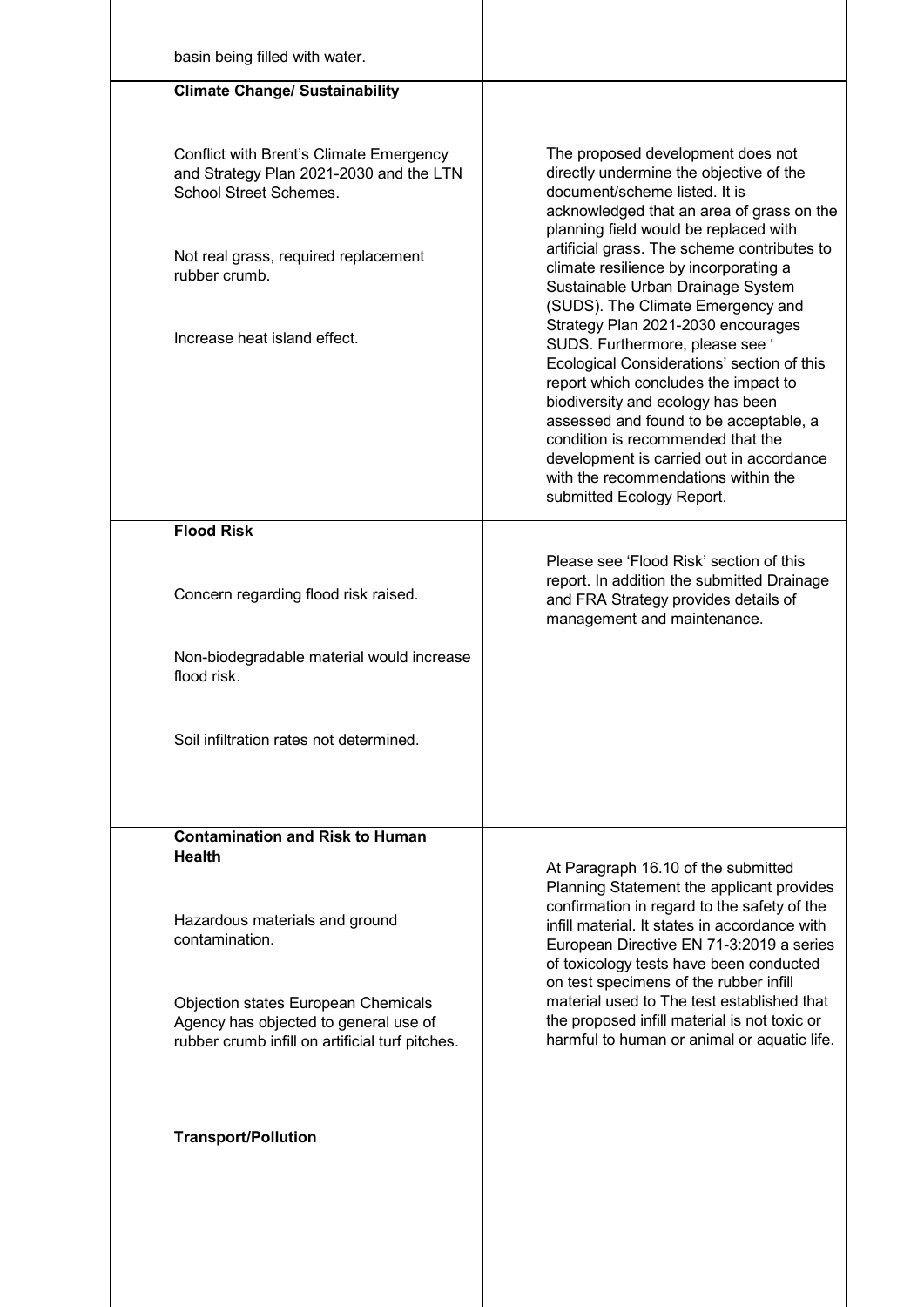| Reference made to the Brondesbury and<br>Queen's Park Healthy Neighbourhood and<br>refers to negative impact of traffic and<br>transport.    | Please see 'Transport Considerations'<br>section of report. The level of vehicular<br>movements expected to arise from the<br>proposed development is not so significant<br>to result in adverse impact to traffic or<br>pollution.                                                                                                                                                    |  |
|----------------------------------------------------------------------------------------------------------------------------------------------|----------------------------------------------------------------------------------------------------------------------------------------------------------------------------------------------------------------------------------------------------------------------------------------------------------------------------------------------------------------------------------------|--|
| Noise from traffic.<br>Low PTAL/poor accessibility. No Travel<br>Plan.<br>Community use coming from outside the<br>borough, not sustainable. | Transport accessibility has been covered<br>within the submitted Transport Statement<br>and reviewed. Please see 'Transport<br>Considerations' section of report. A<br>condition is recommended to require the<br>submission and approval of an updated<br>Travel Plan, to cover the promotion of<br>non-car access,                                                                   |  |
| <b>Process</b><br>Planning Statement does not refer to bund                                                                                  | Description of development refers to bund,<br>as does other documents such as the<br>Application Form, the Surface Water<br>Drainage Strategy and Flood Risk<br>Assessment. The application has been<br>clear and no one has been prejudiced<br>during the consultation process. The<br>Local Planning Authority have undertaken<br>consultation in line with the Statutory<br>Duties. |  |
| Plans don't show full development in<br>context<br>Ambiguity between information submitted.<br>Some information not visible.                 | Sufficient details have been provided to<br>show the development clearly.<br>Any ambiguity raised has been resolved<br>over the course of the panning application<br>and re-consultation has taken place. No<br>one has been prejudiced.<br>Sufficient information has been submitted<br>and reviewed and made public to assess<br>the impact of the proposed development.             |  |
| Council does not have enough information<br>to determine application.                                                                        |                                                                                                                                                                                                                                                                                                                                                                                        |  |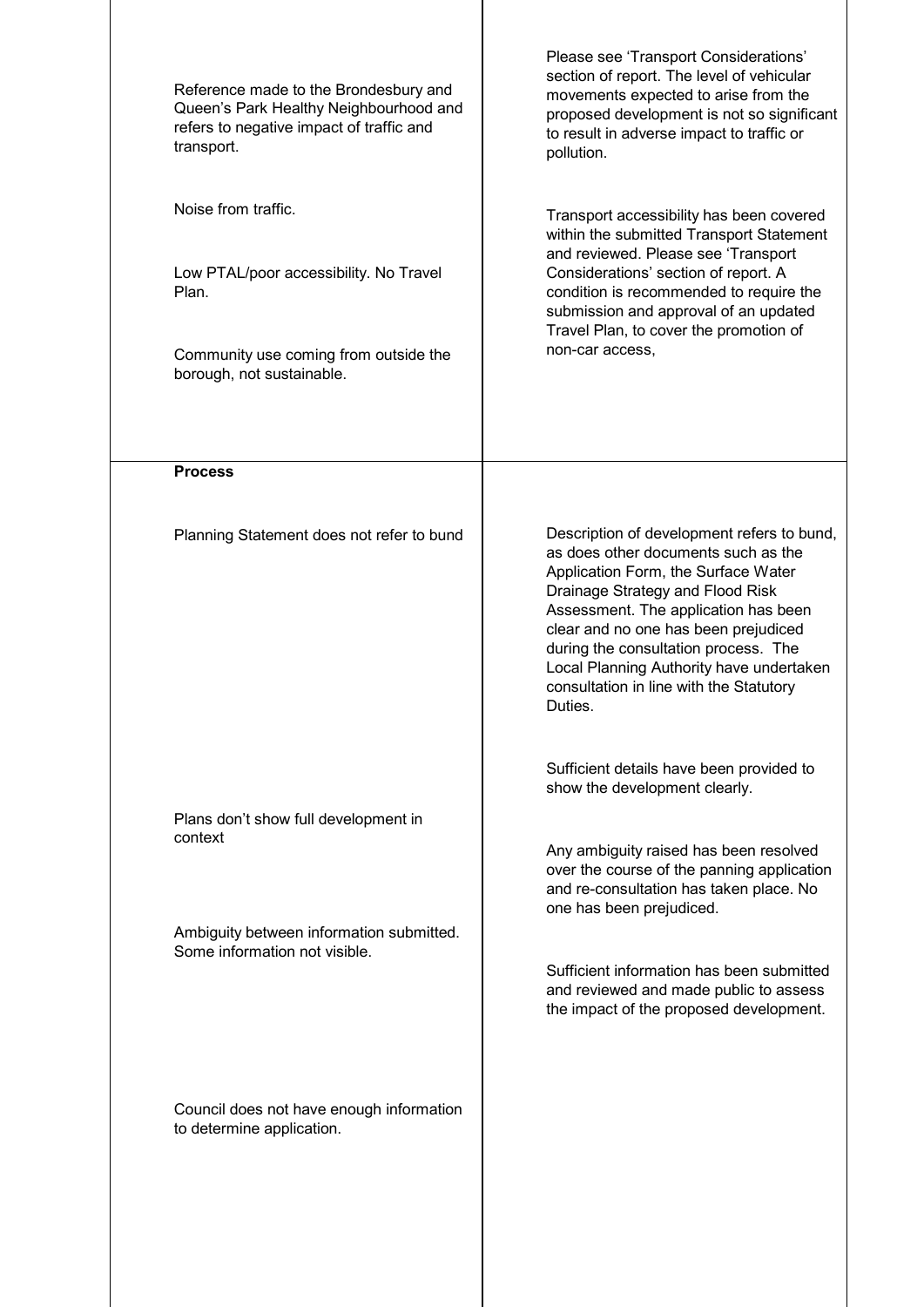| Re-consultation required.<br>Not enough consultation.                                                                                                                          | The height would be 3m as outlined on the<br>drawings and on the proposed plans.                                                                                                                                                                |
|--------------------------------------------------------------------------------------------------------------------------------------------------------------------------------|-------------------------------------------------------------------------------------------------------------------------------------------------------------------------------------------------------------------------------------------------|
| States height of Acoustic Barrier not clear.                                                                                                                                   |                                                                                                                                                                                                                                                 |
| <b>Conditions</b>                                                                                                                                                              |                                                                                                                                                                                                                                                 |
| Section 106 / conditions to for, community<br>user agreement, access, management<br>plans, noise, and light mitigation should be<br>added and consulted upon.                  | Please refer to conditions recommended.<br>Conditions would not be consulted upon.                                                                                                                                                              |
| <b>Engagement</b>                                                                                                                                                              |                                                                                                                                                                                                                                                 |
| Asserts school has not listened to<br>residents. Asserts that there was some<br>misinformation about plans from school.                                                        | The Council are aware that the school<br>have carried out engagement meetings.<br>The Local Planning Authority have<br>ensured information is clear and carried<br>out consultation which meets it's statuary<br>duty                           |
| <b>Benefits / Harm and balance</b>                                                                                                                                             |                                                                                                                                                                                                                                                 |
| Benefit to wellbeing cannot be considered<br>single benefit to health and wellbeing and a<br>result of covid, given current playing fields.<br>Cannot be used to justify harm. | The impact of the development is<br>discussed within the main body of the<br>report as are the benefits and planning<br>balance.                                                                                                                |
| No mention of benefits to elderly, families<br>or those with disabilities or special needs.<br>Benefits not outweighed by harm.                                                | An existing path track would be utilised. It<br>is considered that would be accessible<br>and the gates into the pitch are sufficient.<br>The proposal would not exclude the<br>elderly or those with particular needs from<br>using the venue. |
|                                                                                                                                                                                |                                                                                                                                                                                                                                                 |
| <b>Construction</b>                                                                                                                                                            |                                                                                                                                                                                                                                                 |
| No Construction Management Plan<br>submitted                                                                                                                                   | Please refer to condition requiring<br>submission and approval of Construction<br>Method Statement.                                                                                                                                             |
| <b>Other</b>                                                                                                                                                                   |                                                                                                                                                                                                                                                 |
|                                                                                                                                                                                |                                                                                                                                                                                                                                                 |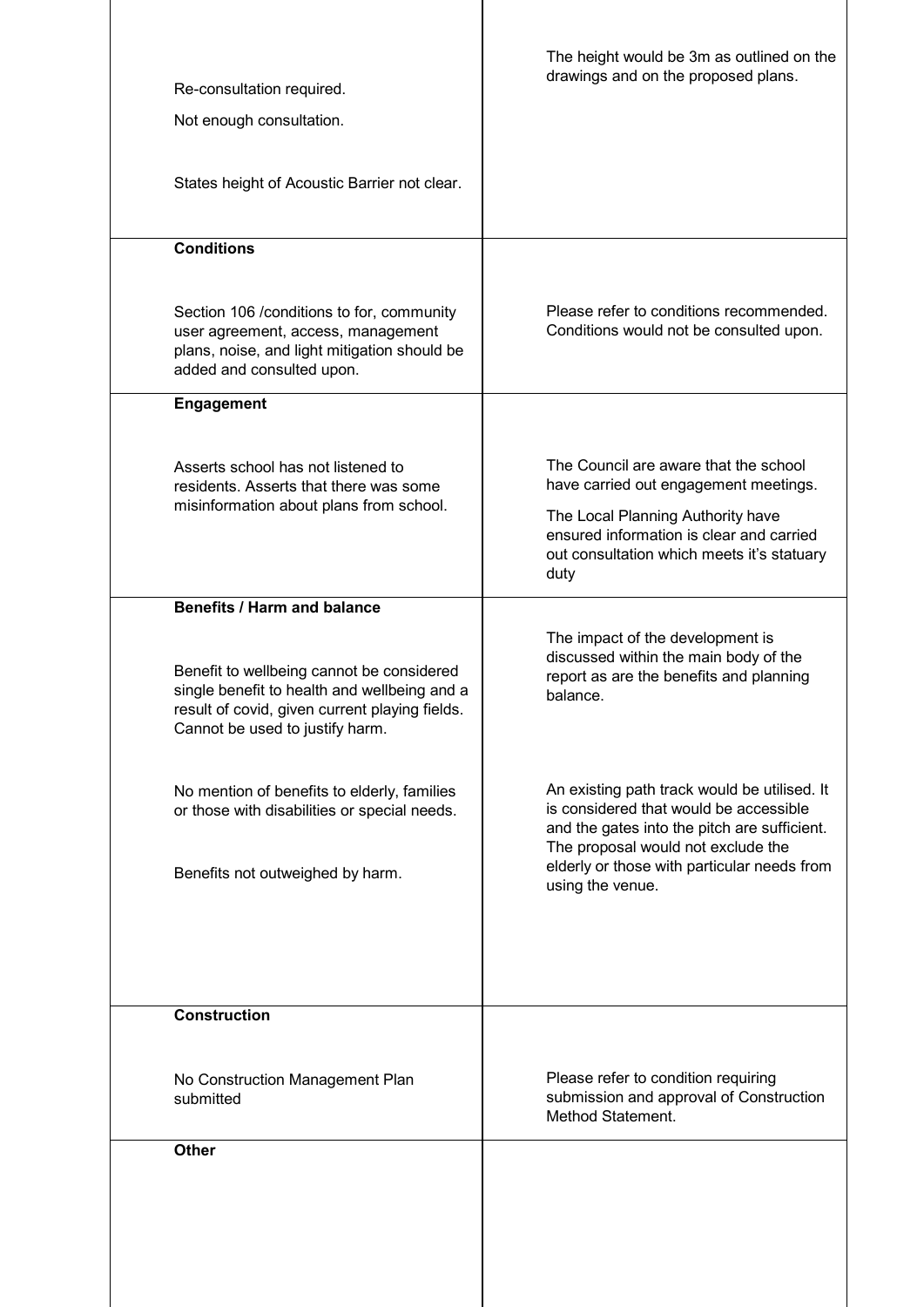Premises been let out, including the car parking areas. Questions management of school.

Many comments are from people who do not live within the vicinity of the site. A link to a google map has been provided which illustrated where comments have been received from in a geographical mode.

Not relevant to this application.

Whilst the geographic range is varied. objections and support comments have been received from properties within the immediate vicinity and wider area. Such a proposal has the ability to impact those close by, but also benefit a wider catchment.

Some of the key themes raised within support comments include:

- · better facilities for sport for young people, especially in winter
- promote exercise, health and mental well being
- · wider local community use after school hours (evenings and weekends)
- lack of sports facilities locally (replacement of the Moberly Centre development)
- create a stronger community to both socialize and stay active
- · appropriate steps have been taken to minimise any potential negative impact
- · ease the school's finances in days of reduced funding
- · better access for those in lower income brackets and the BAME community
- · increased use of the proposed area could improve safety around the Tiverton Green area

### Internal Consultees

**Transport Team –** No objection

**Environmental Health-** No objection

Local Lead Flood Authority –No objection subject to conditions discussed within the report.

**Tree Officer** – No objection subject to condition.

**Planning Policy Team** – No Objection.

External Consultees

**Sport England** – No Objection raised, comments discussed in main body of report.

**Thames Water** – No objection raised. Informatives recommended.

**External Ecologist -** (Ecological Planning & Research Ltd) – Comments discussed under the 'Ecology Considerations section of this report.

## **POLICY CONSIDERATIONS**

Planning and Compulsory Purchase Act 2004 requires that the determination of this application should be in accordance with the development plan unless material considerations indicate otherwise.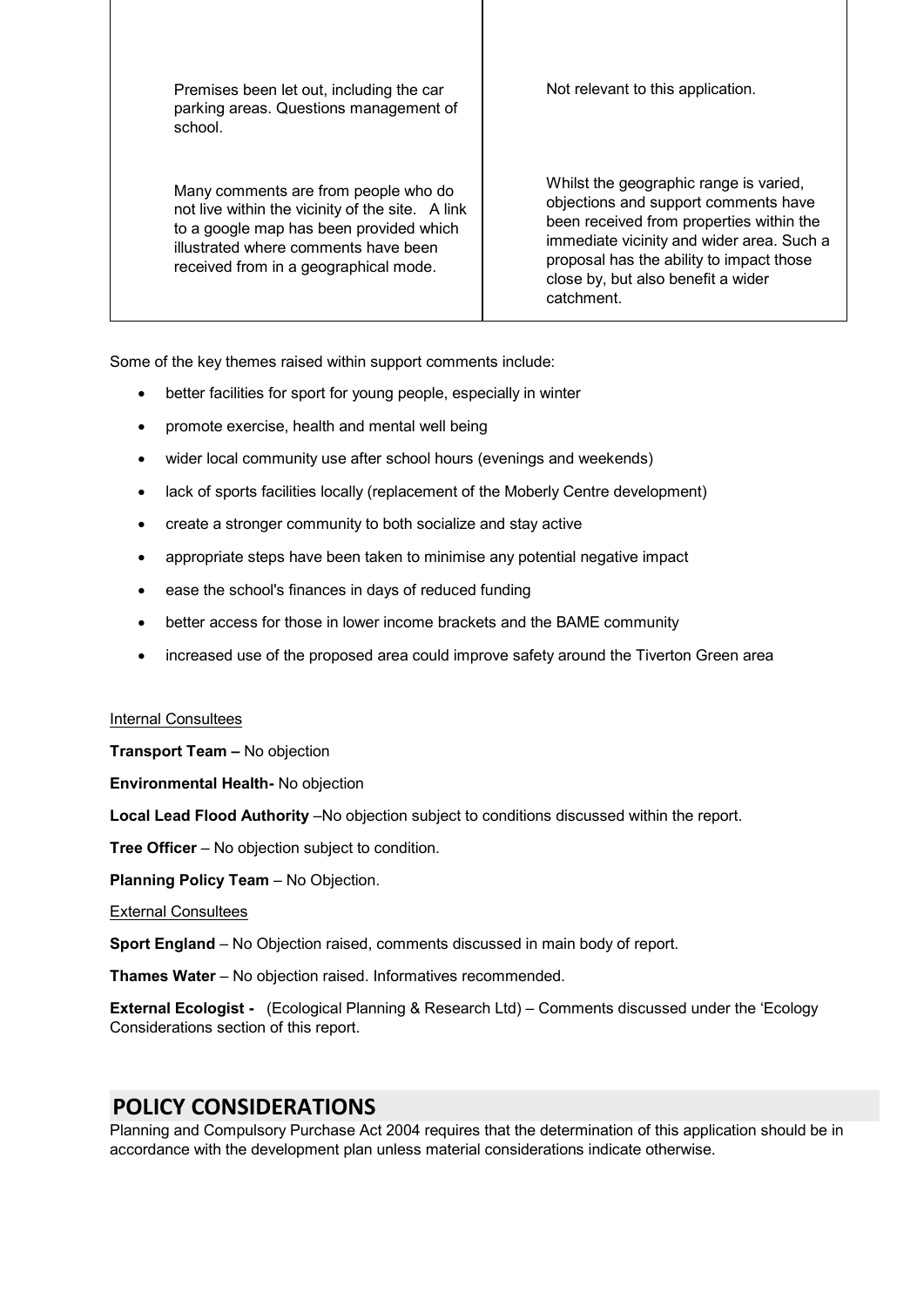The development plan is comprised of the London Plan 2021, Brent Core Strategy 2010 and the Brent Development Management Policies 2016.

The key policies applicable to this proposal are:

### **London Plan 2021**

- D11: Safety, security and resilience to emergency
- D12: Fire safety
- D14: Noise
- S1: Developing London's social infrastructure
- S3 Education and childcare facilities
- S4: Play and informal recreation
- S5: Sports and recreation facilities
- G1: Green infrastructure
- G4: Open space
- G5: Urban greening
- G6: Biodiversity and access to nature
- G7: Trees and woodland
- SI1: Improving air quality
- SI12: Flood risk management
- SI13: Sustainable drainage
- T4: Assessing and mitigating transport impacts
- T6: Car Parking

### **Local**

### Brent Core Strategy (2010)

- CP 18 Protection and enhancement of Open Space, Sports and Biodiversity
- CP 19 Brent Strategic Climate Change Mitigation and Adaptation Measures
- CP 23 Protection of existing and provision of new Community and Cultural Facilities

### Brent Development Management Policies (2016)

- DMP 1 General Development Management Policy
- DMP 8 Open Space
- DMP 9a Managing Flood Risk
- DMP 9b On Site Water Management and Surface Water Attenuation
- DMP 12 Parking

All of these documents are adopted and therefore carry significant weight in the assessment of any planning application.

### Brent's Emerging Local Plan

The Council is at an advanced stage in reviewing its Local Plan. The draft Brent Local Plan was subject to examination in public during September and October 2020. Planning Inspectors appointed on behalf of the Secretary of State have considered the draft Plan and have requested that the Council undertake consultation on a number of Main Modifications which took place between 8 July and 19 August 2021. Therefore, having regard to the tests set out in paragraph 48 of the NPPF, it is considered that greater weight can now be applied to policies contained within the draft Brent Local Plan.

The draft Local Plan carries significant weight in the assessment of planning applications given its progress through the statutory plan-making processes.

Key Emerging Policies include:

DMP1: Development Management General BS1 Social infrastructure and community facilities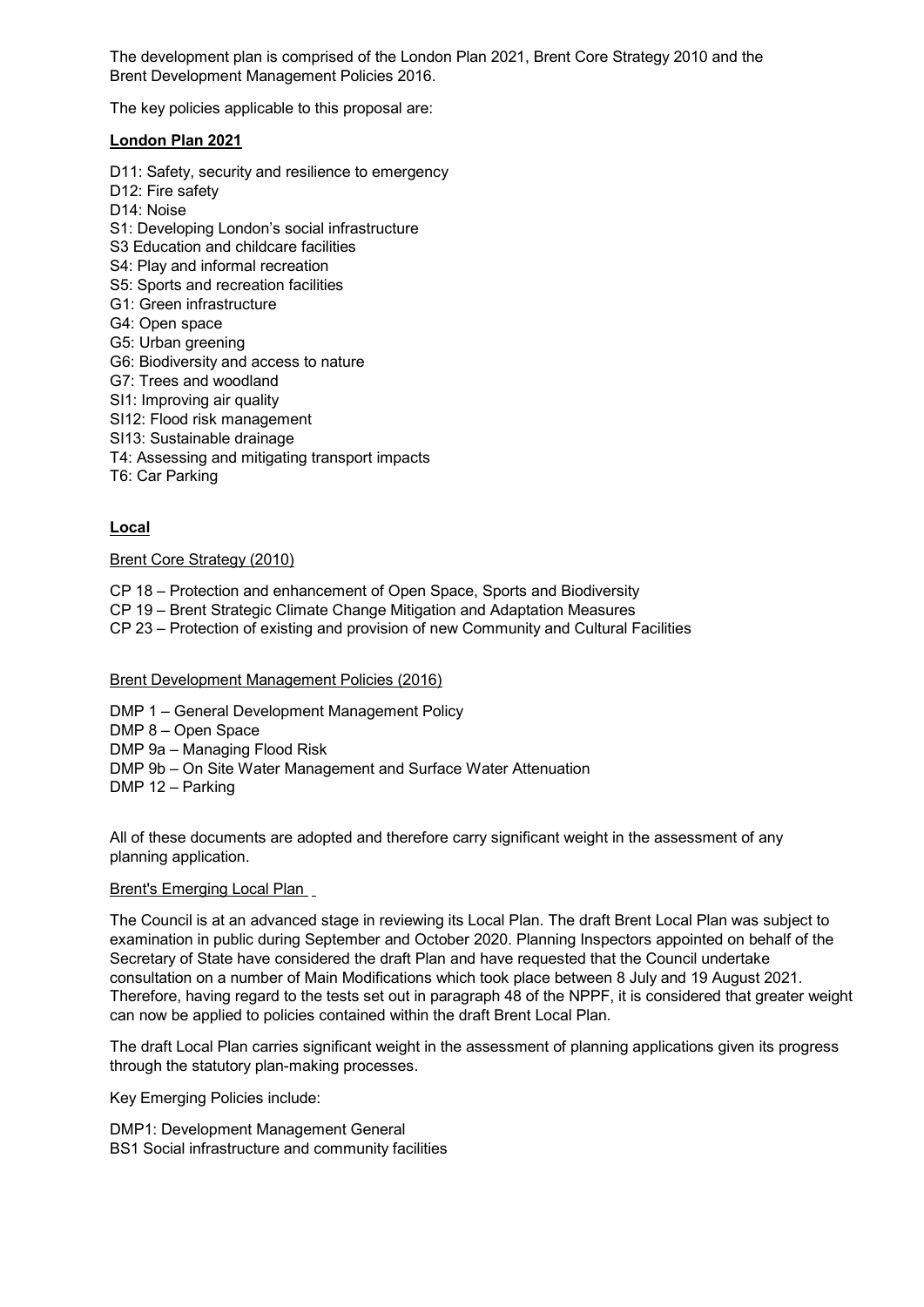The National Planning Policy Framework is also a material consideration.

### **Brent Biodiversity Action Plan (adopted 2007)**

# **DETAILED CONSIDERATIONS**

### **Proposal in Detail**

- **1.** The proposed development is for an all-weather sports pitch to the south east corner of the school site. The development includes an artificial turf pitch (61m x 43m) with ball stop fencing, netting, access gates an acoustic barrier as well as floodlit masts. A dry pond detention basin with earth bund is to be located to the south side of the site. The existing bund would be removed, spread and levelled under the pitch, this along with (500mm excavation and 500mm infill) would be undertaken to achieve suitable surface gradients.
- 2. The proposed artificial pitch development would enable additional sports to be played throughout the school day and by the wider community in the evening and at the weekend. The use of artificial turf in combination with floodlighting would enable use within the winter months in terms of weather conditions and lighting. The proposed operating hours are as follows:

|                                              | <b>School Use</b> | <b>Community Use</b>                                                                                  | <b>Out of Hours</b><br>Lettings |
|----------------------------------------------|-------------------|-------------------------------------------------------------------------------------------------------|---------------------------------|
| <b>Monday to Friday</b>                      | 08:30-16:30       | 16:30-18:00                                                                                           | $18:00 - 21:00$                 |
| <b>Saturdays</b>                             | N/A               | N/A                                                                                                   | 09:00-19:00                     |
| <b>Sundays and Public</b><br><b>Holidays</b> | N/A               | Overall operational hours 10:00-18:00, of which<br>four hours would be reserved for community<br>use. |                                 |

\*An additional curfew time permitted of 15 minutes to the terminal timings detailed in this section is proposed to allow for the clearance and closing of the pitch facility.

**3.** The school is accessed from entrances on Aylestone Avenue and Oakhampton Road. However, vehicular access outside school hours would be from Aylestone Avenue only. Access gates are controlled via the school reception.

### **Principle of Development**

- **4.** This application seeks permission for the construction of an all-weather sports pitch to the south east corner of the school site. The development includes an artificial turf pitch (61m x 43m) with ancillary ball stop fencing, netting, access gates an acoustic barrier, floodlit masts and a dry pond detention basin with earth bund to be located to the south side of the site.
- 5. London Plan Policy G4 relates to open space, it states development proposals should not result in the loss of protected open space, among other things asserts that development plans should undertake a needs assessment of all open space and identify deficiencies, include polices to protect open space, promote new areas of publicly available open space.
- 6. The playing fields are located on land designed as open space by the Local Plan. Core Strategy Policy CP 18 (Protection and Enhancement of Open Space, Sports and Biodiversity) asserts that open space of local value will be protected from inappropriate development and will be preserved for the benefit, enjoyment, health and wellbeing of Brent's residents, visitors and wildlife. CP 18 states that 'support will be given to the enhancement and management of open space for recreational, sporting and amenity use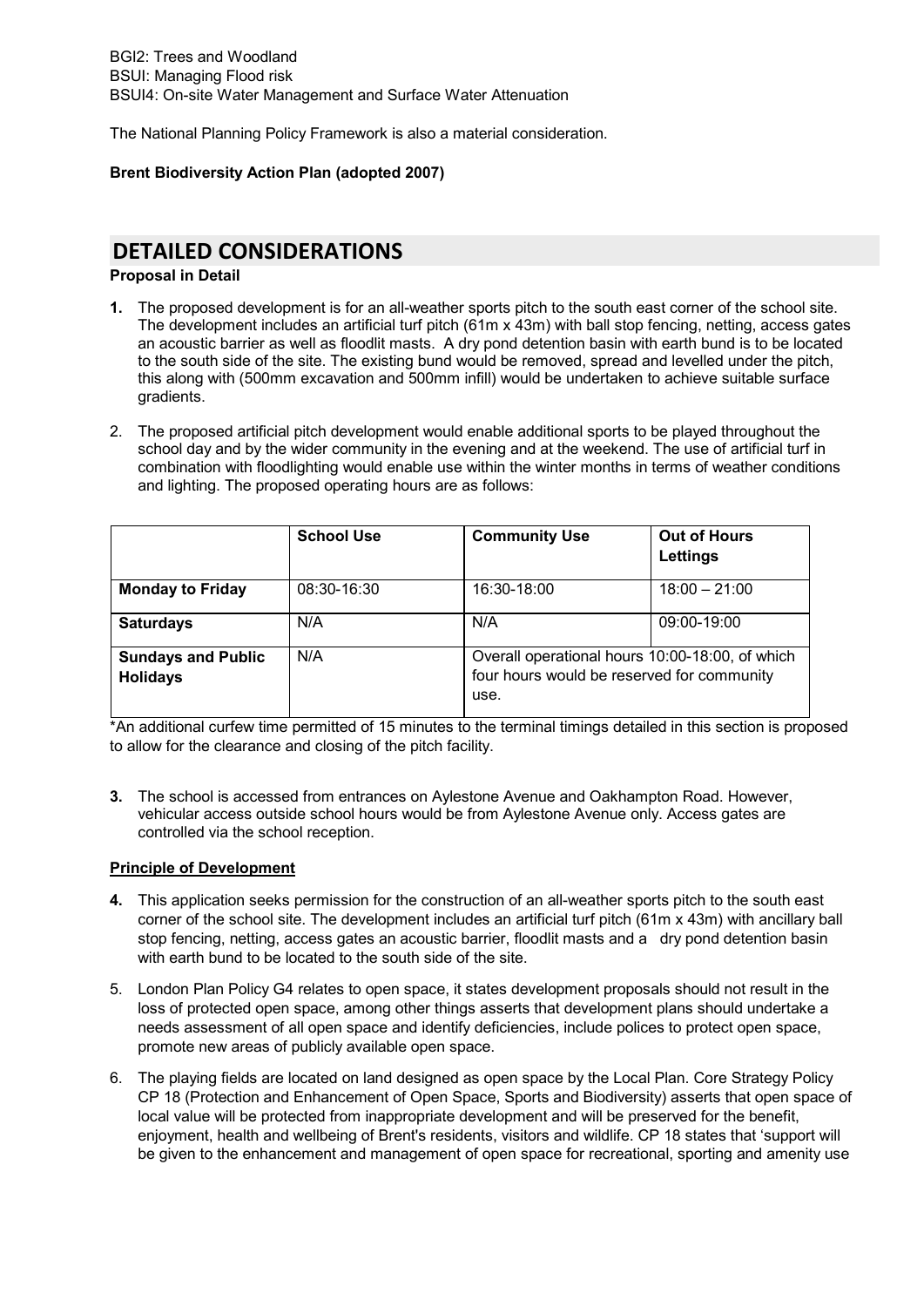and the improvement of both open space and the built environment for biodiversity and nature conservation. It is set out within London Plan policy G4 that development proposals should not result in the loss of protected open space.

- 7. The proposed development would see the continued use of the space for sporting/recreational use in an open environment. It would enable additional sports to be played throughout the school day by the school and for use by the wider community in the evenings and weekends. The development would constitute the enhancement and management of open space for sporting activities for the benefit, enjoyment, health and wellbeing of Brent's residents and visitors. The proposed development is therefore considered to represent appropriate development consistent with Policy CP 18 of the Brent Core Strategy 2010.
- 8. The natural environment of a proportionately small area of the school's wider playing fields would be lost, but the value of the space for recreational sporting and amenity uses would be enhanced as it would enable year round use of the space for sporting activities and the quality of the space for enabling sports activities would be improved through levelling of the land, providing a flat ground surface. The impact to ecology is assessed within the relevant section of this report.
- 9. London Plan Policy S3 sets out that development proposals for education facilities should locate facilities in areas of identified need and maximise the extended or multiple use of educational facilities for community or recreational use, through appropriate design measures.
- 10. London Plan Policy S5 relates to Sports and recreation facilities, paragraph B states that development proposals for sports and recreational facilities should:

*1) increase or enhance the provision of facilities in accessible locations, well-connected to public transport and link to networks for walking and cycling;*

*2) maximise the multiple use of facilities, and encourage the co-location of services between sports providers, schools, colleges, universities and other community facilities;*

*3) support the provision of sports lighting within reasonable hours, where there is an identified need for sports facilities, and lighting is required to increase their potential usage, unless the lighting gives rise to demonstrable harm to the local community or biodiversity.*

- *11.* Sport England were consulted on this application and raised no objection to the development. Sport England advised they assessed the application in light of the National Planning Policy Framework (NPPF) and against its own planning objectives, which are as follows:
	- · *Protect To protect the right opportunities in the right places;*
	- · *Enhance To enhance opportunities through better use of existing provision; and*
	- · *Provide To provide new opportunities to meet the needs of current and future generations.*
- *12.* Sport England advised that whilst the facility had not been strategically identified in the Council's Playing Pitch Strategy or the Local Football Facility Plan that the submitted documentation indicates a school need for the facilities. Furthermore the Football Foundation and Middlesex FA have indicated that they would not object to the proposed facility coming forward as small sided football facilities are well used in the area and the proposal could cater for new users.
- 13. In terms of the facility design, Sport England advised that the Football Foundation have confirmed that the proposed facility does follow design principles of FA guidance. In terms of community use, they remarked that the facility would be available for community sport and Sport England consider that the proposed Artificial Grass Pitch would be suitable for community use. Sport England would wish to see this intention consolidated by way of a Community Use Agreement (CUA), such an agreement is recommended as a pre-commencement condition.
- 14. In summary, provided the facility is designed and constructed in accordance with the appropriate guidance, has secured community use and has appropriate long-term management and maintenance plans in place, Sport England do not object the proposal as it broadly aligns with its 'Provide' Objective.
- 15. The principle of development therefore complies with policy CP18 of Brent's Core Strategy 2010 and G4 of the London Plan.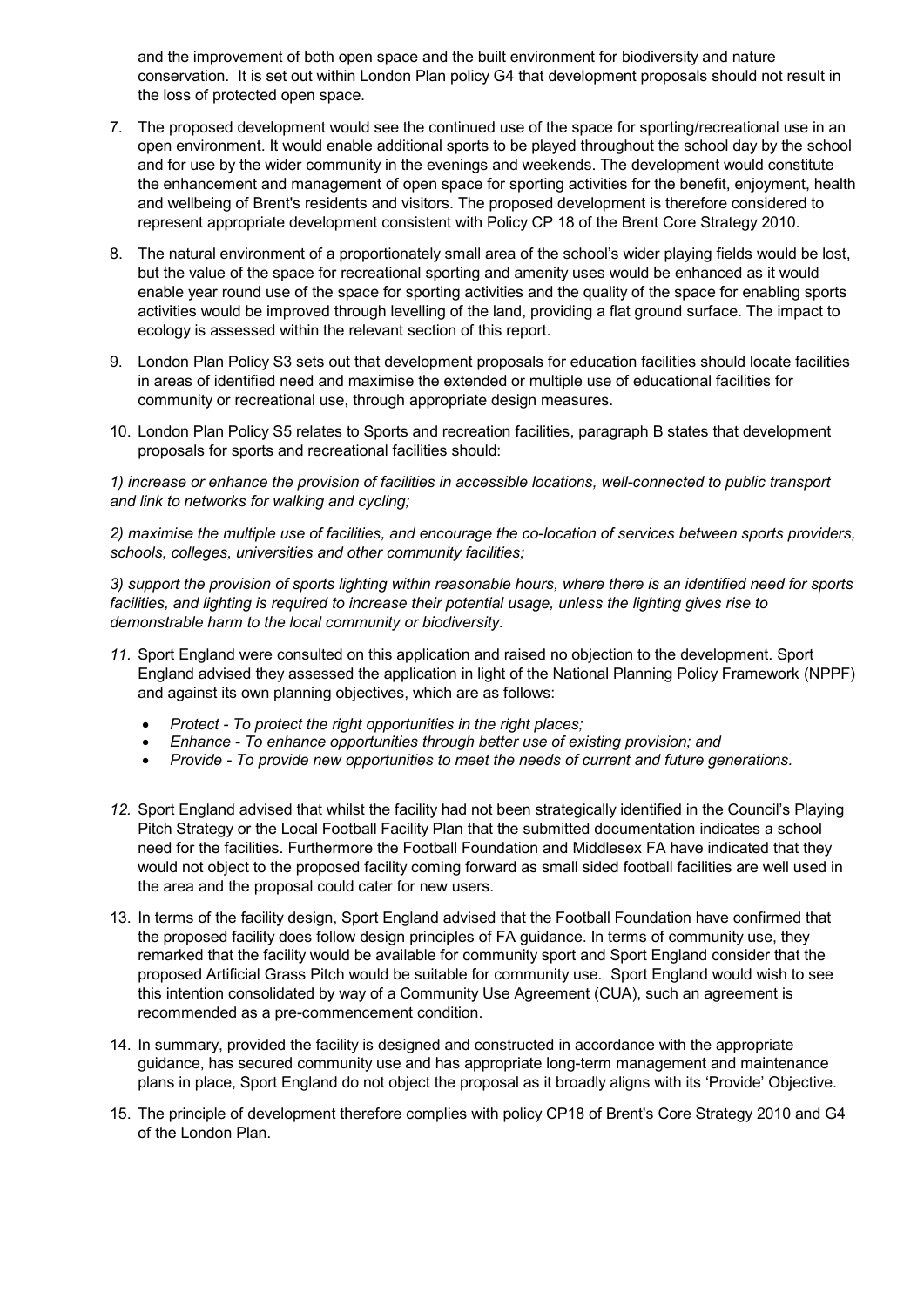- 16. Objections were received stating that the proposal would result in a material change of use of the site, some objections states it would be a mixed use. Comments stated a material change of use of the site would occur, on basis of operational hours, commercial use as well as intensification of use and that the red line signals material change of use. Substantial increase in school letting across the school site. Intensity of use and operational 365 days a year.
- 17. The proposed development does not propose a change of use to the existing school site. The proposed development would be for a sporting facility on existing playing fields. There are no particular planning restrictions in regard to the operational hours of the school playing fields. Please see Principle of Development for proposed operational hours and split between school and letting hours, please also see condition relating to hours of use and restrictions.
- 18. The use is not considered to be entirely commercial, it will be used by pupils and also let out to other groups. The London Plan, Policy S3 and paragraph 5.3.12 relates to Education Facilities such as sports, play, training and meeting facilities – should be capable of use by the wider community outside their main operating hours. They can provide venues for a range of community activities, including nurseries, children's centres, cultural, youth and sports activities.

### **Siting and Appearance**

- **19.** A metal mesh powder coated green fence measuring 4m in height is proposed to the outer perimeter of the pitch, a higher 8m ballstop netting is proposed. A 3m high acoustic barrier is proposed to the north eastern side of the pitch adjacent to Aylestone Avenue. A total of 6 floodlit masts measuring 12m in height are proposed, 4 at each corner and 2 at the halfway point of each side of the pitch.
- 20. Whilst the acoustic barrier would be solid in appearance and located to the north eastern side of the site and visible from Aylestone Avenue, it would have a reduced height of 3m and the metal mesh fencing enables substantial flow of light and visibility from and to the inside of the pitch, retaining a suitably open character within and around the pitch. The powder coated green finish to the fencing is considered to blend in with surrounding school environment and green landscaped area.
- 21. The closest floodlit mast would be located approximately 19m from the schools' boundary with the pavement on Aylestone Avenue. The light spill from floodlighting will be visible within the streetscene within hours of darkness up until 21:15 Monday – Friday, 19:15 on Saturdays and 18:15 on Sundays/Bank Holidays. Although the floodlighting would be noticeable, it is not considered to cause adverse harm to the character and appearance of the streetscene, the lighting would be directed towards the pitch and the LED luminaires would have inbuilt louvres to minimise backward spillage.
- 22. The existing bund would be removed, spread and levelled under the pitch, this along with (500mm excavation and 500mm infill) would be undertaken to achieve suitable surface gradients. The pitch is to be constructed in a manner such that the completed gradient will broadly following the existing ground topography, with its highest point will be on the NE side and the lowest point in the SW side. A dry pond detention basin with earth bund to be located to the south side of the site, the levels of the bund would be noticeable (highest part of bund would be approximately 1.2m above existing levels, yet the width is limited and height decreases with slopping sides) in appearance, however, it would be finished with grass and the height and depth of the bunds perimeters is not so significant that it is considered to be harmful to the appearance of the landscape or wider streetscene.
- 23. The size, scale and appearance of the sports pitch, is considered to be acceptable in terms of its general siting and appearance. The pitch, fencing and floodlights would appear as a typical feature of many school sites and the use of permeable mesh fence with the exception of the lower 3m solid acoustic barrier would sufficiently preserve the visibility in and around the pitch. The distances from the vantage points outside of the school site are sufficient to offset the development from appearing too prominent. The siting and appearance of the development is therefore supported in planning terms, and complies with DMP1.

### **Impact to Residential Amenity**

**24.** Policy DMP 1 of the Brent Development Management Polices Plan and emerging Local Plan seek to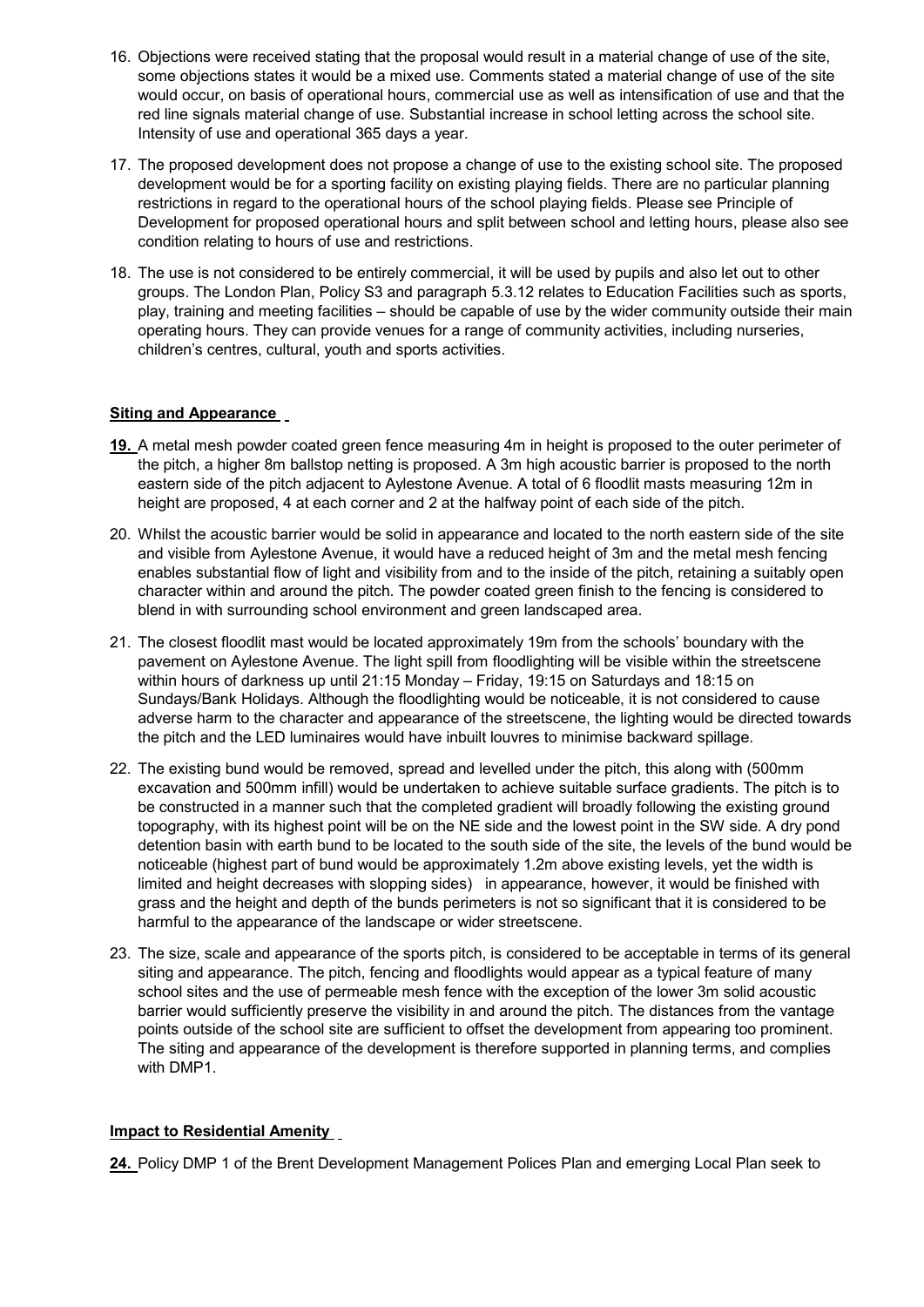ensure new development, amongst other things, provides high levels of external amenity and does not unacceptably increase exposure to noise, light and general disturbance. This is supported by the Brent Design Guide SPD 1.

- 25. The nearest residential properties are located north east of the proposed development and beyond Aylestone Avenue. They consist a mix of detached and semi-detached two storey dwellings with front gardens. A row of properties including numbers 68-72 are located within a perpendicular angle to the proposed pitch, at a distance to their front elevation, varying from approximately 38-40 meters from the pitch, the recessed goal located centrally is located approximately 37m from number 70 Aylestone Avenue. The distance to the acoustic barrier to these properties varies from approximately 35-37m.
- 26. Oakhampton Road is located and Tiverton Road are located south and south west of the proposed development, again characterised by two storey detached and semi-detached dwellings. Number 77 Oakhampton Road is located 66m from the pitch, beyond the nursery and City Leaning Centre buildings on site. Number 24 Tiverton Road is located over 80m from the pitch beyond Tiverton Road.
- 27. The rear gardens of Mount Pleasant Road border the school site and the pitch would be approximately 128m from the edge of the closest rear garden at number 2 Mount Pleasant Road.

### *Impact of Floodlights*

- *28.* A total of six floodlit masts at a height of 12m are proposed, one mast is located in each corner of the pitch enclosure and one located on each side of the field at a central location. The introduction of artificial lighting via the proposed floodlighting has the ability to have an impact on nearby residential properties.
- 29. Since the submission of the application a revised lighting strategy has been proposed. Revised plans and documents have been submitted to account for this change. A Light Spillage Assessment dated 2<sup>nd</sup> September 2021 has been submitted and reviewed by Brent's Environmental Health Team.
- 30. Objections raised concerns regarding the methodology used within the submitted Lighting Assessment and impact to residential properties. Brent's Environmental Health Team reviewed the submitted Lighting Assessment, supporting documentation as well as objections and are satisfied with the methodology used.
- 31. The lighting assessment outlines that the revised luminaires continue to provide the same level of lighting on the pitch but include built in louvres to minimize any backwards light spill.
- 32. The report refers to the Institute of Lighting Professionals' (ILP) environmental zone classification system used for the categorisation of sensitive receptor locations based on typical levels of baseline obtrusive light. The proposed development site falls under Environmental Zone E3. ILP's pre-curfew (07:00-23:00) criteria for Environmental Zone E3 is 10 lux and the results show that this level is not predicted to be exceeded as a result of the proposed development.
- 33. Sky glow has also been considered in context with this report. The upward light ratio is the measurement used to calculate the amount of light projected up into the sky and is the primary approach to assessing sky glow. The upward light ratio of the proposed lighting scheme is below the ILP criteria of 5%.
- 34. The operational hours of the floodlights would be from dusk to 21:15 Monday Friday, 19:15 on Saturdays and 18:15 on Sundays/Bank Holidays. A condition will also be recommended to restrict the hours of operation of the floodlights and to ensure that the lighting is installed in accordance with the approved plans and details contained within the lighting assessment.
- 35. The proposed development is not therefore predicted to result in significant adverse light obtrusion impacts with respect to local sensitive residential receptors.

#### *Noise Impact*

*36.* It is acknowledged that the existing use is a school playing field and as such activities at playtime or associated sporting activities for example have the potential to result in noise disturbance. Some potential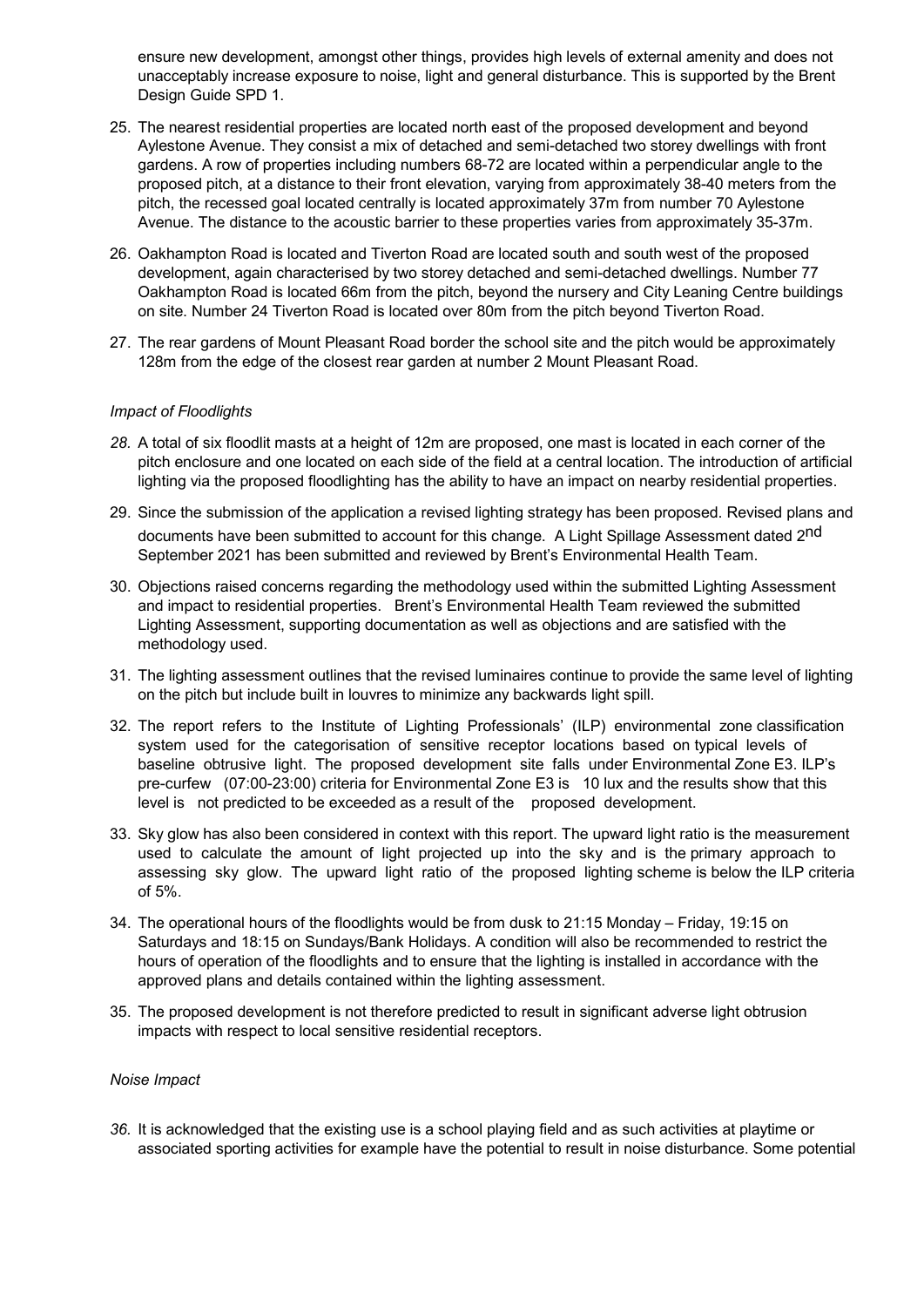sources of noise associated with the proposed development could derive from player's voices, balls hitting the mesh fencing, referee whistles and general comings and goings from the venue.

37. As outlined the overall operational hours of the pitch are as follows:

Monday – Friday 08:30 - 21:00 Saturdays - 09:00 – 17:00 Sundays and Public Holidays 10:00 – 18:00

- 38. An additional curfew time permitted of 15 minutes to the terminal timings detailed in this section is proposed to allow for the clearance and closing of the pitch facility.
- 39. Objections and technical reports undertaken by consultants were submitted on behalf of objectors. The robustness and assumptions used within the methodology of the originally submitted Noise Report (dated May 2020) were scrutinised and critiqued. These documents as well as the site, surroundings and submitted Noise Assessment were assessed by planning officers and Brent's Environmental Health Team. The applicant provided a Noise Addendum with further explanation and justification of the methodology used whilst also clarifying issues raised within objections. The addendum report provided additional noise monitoring results as well as predicted results from the use of whistles and takes account of noise generated from human interaction during the use of the 3G pitch. The applicant has provided further information to further justify the noise levels which were used in the Acoustic Modelling. Brent's Environmental Health Team were satisfied that the levels used were representative of expected noise impact.
- 40. It is acknowledged that noise from any MUGA/3G pitch is difficult to assess in terms of the impact it would have on residential amenity as there is no set guidance that can be used to establish whether or not the noise would have a detrimental impact. The noise report has provided details of the methodology and reasoning used to reach the predicted noise levels.
- 41. However, the noise assessment report follows specific objective guidelines as set out in the Sport England Design Guidance: 'Artificial Grass Pitch (AGP) Acoustics - Planning Implications. 'This guidance is deemed to be appropriate and specifically relevant to this application. The Sport England noise assessment methodology considers average noise levels over a one-hour assessment in terms of LAeq,1h which is considered to be representative of a typical sports session. The noise report considers the use of noise criteria of predicted average noise levels of 50dB LAeq,1h and 65dB LAF, max from individual noise events at residential properties; if the predicted noise is lower than the noise criteria, it is an indication of low impact. Sport England Design Guidance, states: "…a typical free-field noise level of 58dB LAeq (1 hour) at a distance of 10 metres (m) from the side-line halfway marking has been determined as representative for noise from an AGP." It is noted that this criteria has been used to calibrate the noise modelling software.
- 42. The objections raised concern with the use of averages which would not account for higher louder noises such as shouting, whistles blowing and balls hitting fences. The noise report does also consider maximum noise levels in terms of LAF max and after review of a number of existing reports prepared for other similar sporting events, Bickerdike Allen Partners select noise criteria of 73 dB LAF, max at 10m from the edge of the pitch to represent maximum predicted noise to include noise such as a male voice shouting, a whistle, a football striking a fence, loud individual shouts and a football striking a wire mesh fence. Brent's Environmental Health Team were in support of the approach used because it was considered to be more representative of a wider range of noise, spanning events.
- 43. Brent's Environmental Health Team were satisfied with the methodology used for the baseline noise survey and agree that the selected sites for noise measurement as shown in figure 1 are representative for the purposes of determining background noise levels around the site and at the nearest noise sensitive receptor. It is noted that the background level has measured at 49dB LAeq and the report factors in a worst-case scenario of 10-15dB reduction for a partially open window resulting in 34-39dB LAeq indoors; these results show that the current daytime indoor levels of 35dB LAeq are being met or marginally exceeded with windows open.
- 44. The noise report presents results (tables 5.1 and 5.2) that show average and maximum predicted noise levels (with and without mitigation) and highlights the properties where the noise levels are likely to be marginally exceeded. Without mitigation the first floor windows of numbers 70, 72 & 74 Aylestone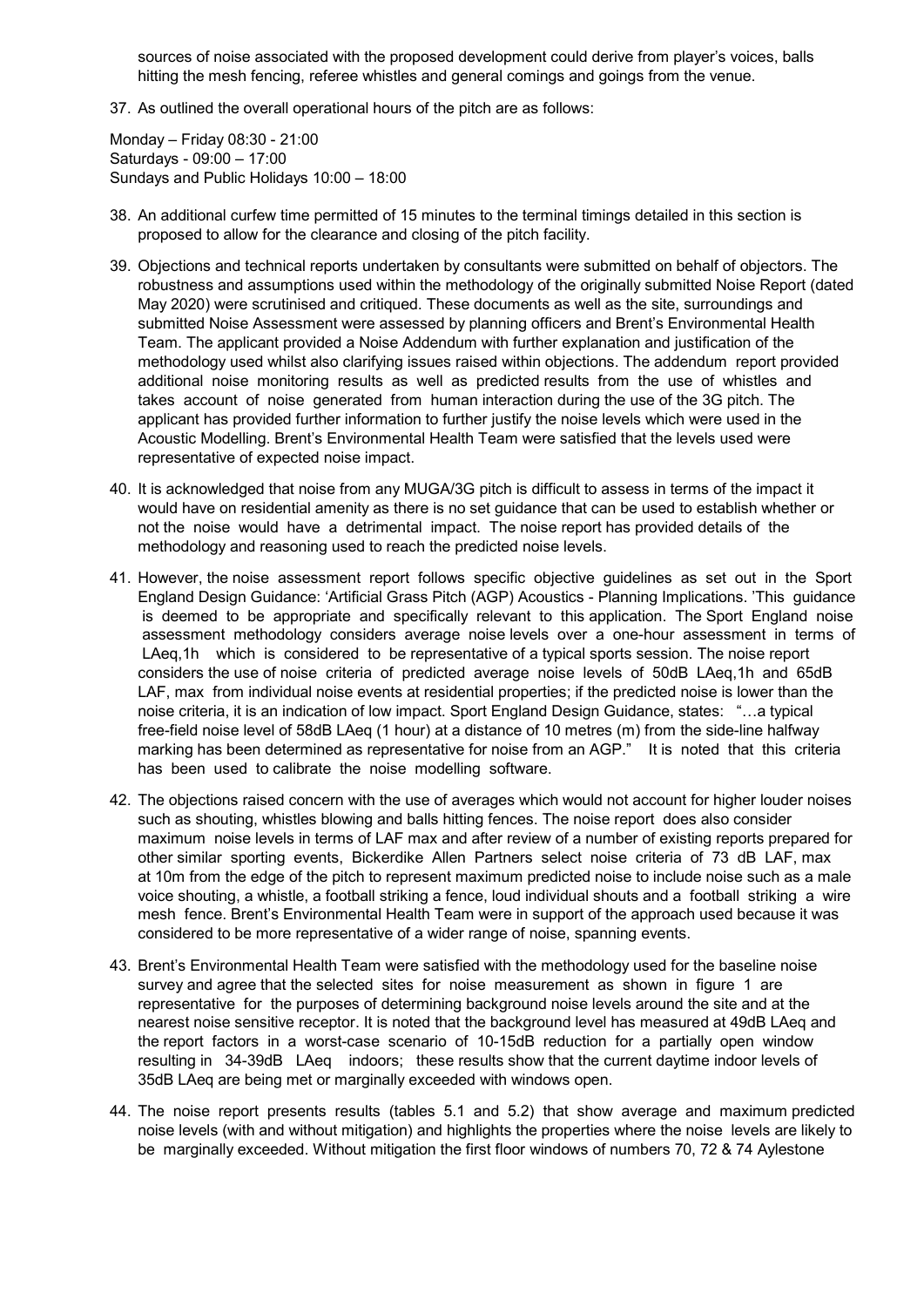Avenue measurements (at 51) would marginally exceed the average noise level criterion of 50 dB LAeq, 1h. However, when building in the Acoustic Barrier as mitigation the average criterion would not be exceeded.

- 45. The guideline of 65 dB LAF, max from individual noise events is also predicted to be marginally exceeded (66 LAF,max dB) at these receptors, again when factoring in the acoustic barrier the predicted maximum noise levels fall within the guidelines. A condition would be recommended to ensure the Acoustic Barrier be installed in accordance with the submitted details prior to first use of the pitches and maintained in perpetuity.
- 46. The proposed mitigation measures (3m acoustic barrier) would likely to reduce the levels to the target criteria. The report provides a detailed specification of the barrier and provided this is designed and installed according to the recommendations made in the report, the noise criteria limit is likely to be met.
- 47. The proposed development is likely to introduce some audible characteristic noise to the local area, the noise report supports the position that the overall impact is likely to be noticeable.
- 48. The nature of the existing school is such that a large number of visits to and from the site occur. It is acknowledged that the school can be used in the evenings and for external hire. The proposed development would largely be accessed by pedestrians and vehicles from the Aylestone Avenue school entrance located north east of the development. Although the planning statement does indicate that the rear car park could be made available if necessary, this is located to the east of the development accessed via Oakhampton /Tiverton Road. Given the provision of 90 car parking spaces which would be made available to those hiring the sports pitches, it is unlikely that the proposal would lead to any significant increase in on street parking. The Transport statement has estimated a maximum of 6 vehicular trips within the weekday evening peak hour of 5-6pm.
- 49. The Planning Statement indicates that the development would typically be operated in the following ways:
- 50. 2 x 5 a side pitches
	- $\bullet$  1 x 7 a side pitch
	- · 3 x smaller pitches (estimated 30 students to be accommodated)
- An area 3m wide is provided to the north west of the pitch to accommodate spectators as well as an area for players to clean boots and to access the pitches. It is noted that this area is cited at least 60 metres from the nearest residential property.
- 51. Therefore, although the journeys to and from the site as a result of the development are acknowledged, particularly in the evenings and weekends, the scale of development and siting of the pitch and access arrangements is not considered to give rise to unacceptable levels of noise and disturbance.
- 52. It is acknowledged that the proposed development would result in some noticeable noise to nearby residential properties. It is important to give weight to the existing and fall-back position of the site as a school playing field, which is used for sports and play during the school day and there are currently no restrictions on use of the playing fields in the evenings and at weekends, furthermore the laying out of new grass pitches would in itself not require planning permission. It is acknowledged that the floodlights and proposed use would facilitate greater use, particularly in winter months. However, the level of additional noise impact when considering the acoustic barrier mitigation as well as the restricted hours of use until 9pm is not so significant to resist the proposed development. Furthermore, the wider social and community benefits associated with the proposed development in terms of sporting facilities, health and wellbeing are considered to outweigh the level of additional noise impact.

### *Air Quality*

*53.* The application site is within a designated Air Quality Management Area (AQMA), the Transport Statement estimates that the pitch would generate a maximum of six vehicular trips in the weekday evening peak hour (5-6pm), which is not considered to harmfully impact on local air quality. A Construction Method Statement is recommend as a pre-commencement condition to mitigate, dust, pollution among other matters whilst the development is being built.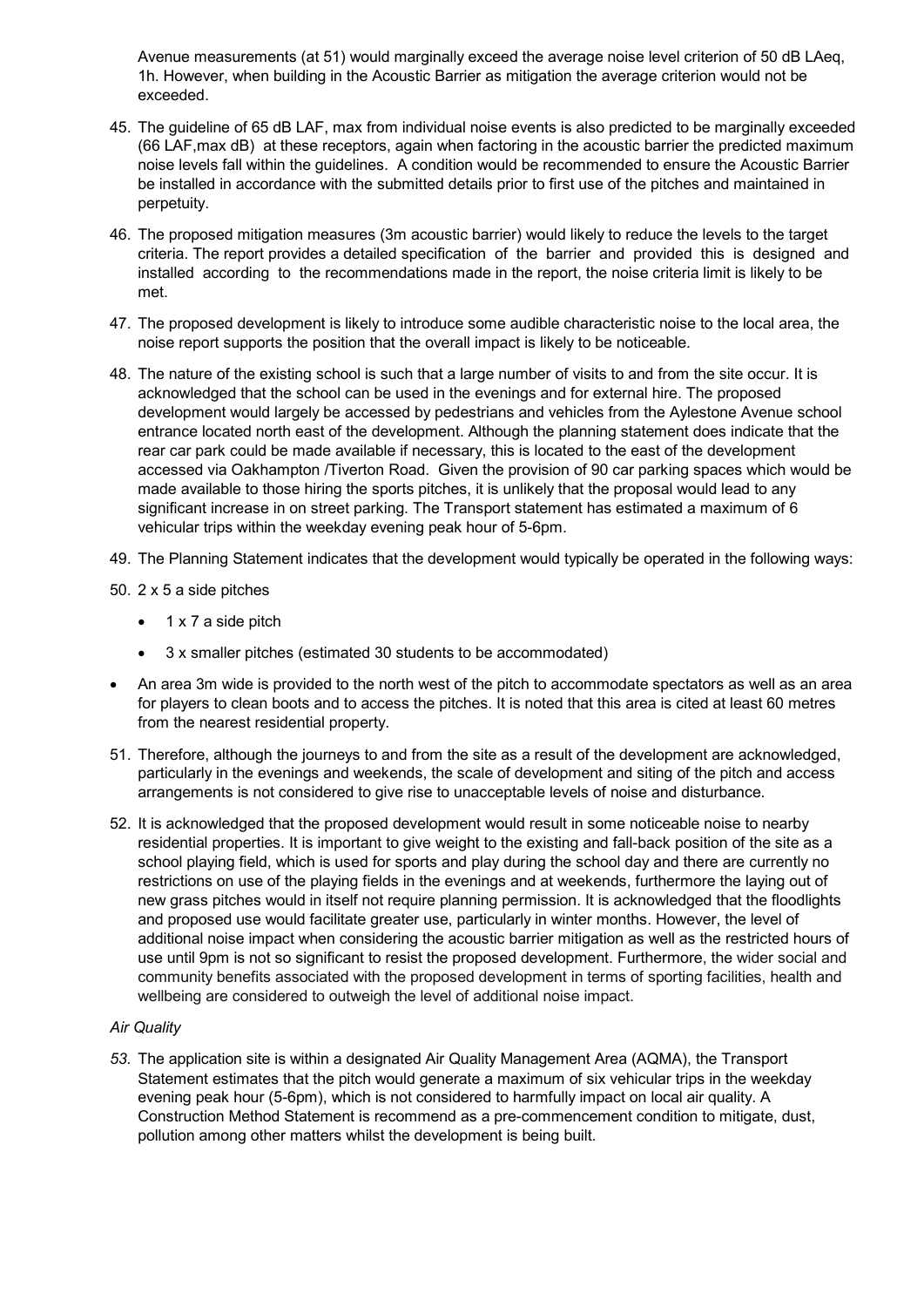### *Anti-social behaviour*

*54.* A number of objections have been received raising concerns that the development would give rise to anti-social behaviour, including crime and disorder. A Crime and Disorder Impact Assessment was submitted which included comments from a former Chief Inspector in the Metropolitan Police. The access and operational arrangements have been outlined for the site and are considered to be appropriate for the proposed development. It is not considered that the proposed development would be likely to result in usual or excessive levels of anti-social behaviour, crime and disorder.

### *Physical Structures*

- *55.* Brent's Supplementary Planning Document 1 guidance sets out the parameters for acceptable amenity impact in respect to the height of the development and ensuring that the proposal does not appear overbearing. As a guide, the development should sit within a line drawn at 45 degrees from the edge of the rear garden measured at 2m high above garden level and a 30 degree line with respect to habitable room windows. The development would not breach the 30 and 45 degree lines with reference to any residential properties. Therefore the structures and ancillary works are not considered to result in adverse harm to the amenity of any neighbouring properties.
- 56. In summary the proposal would not result in an adverse impact on the overall living conditions of the neighbouring occupiers. The application therefore complies with the requirements of Policy DMP1 in terms of neighbour amenity.

### **Transport Considerations**

- **57.** Brent's Highways Department, have reviewed the submitted Transport Statement and raise no objection to the proposed development.
- 58. Pupil and staffing numbers will remain unchanged as a result of the development and therefore there would be minimal impact on the number of journeys made to and from the site during the school day.
- 59. The provision of floodlighting will allow greater use of the facility by the local community outside of school hours, in the evening and on weekends. The school already has a 90-space car park that can be used by people renting the pitches, therefore the extended community use is unlikely to lead to on-street parking problems in the area, particularly as surrounding streets are lightly parked at night.
- 60. The Transport Statement has considered the potential traffic impact arising from the proposed use of the pitch outside of normal school hours sufficiently. It estimates that the pitch would generate a maximum of six vehicular trips in the weekday evening peak hour (5-6pm), which would not harmfully impact on the local highway network. The floodlights would minimise light spill over the adjoin highway.
- 61. Notwithstanding this, in the interest of promotion non-car and sustainable modes of travel a condition is recommended for the submission and approval of an updated School Travel Plan.
- 62. The proposed development is not considered to result in harm to pedestrian or vehicular highway, nor would parking pressure be harmfully increased. The proposal would not result in highway safety problems and therefore the development is in accordance with DMP1 and DMP 12 of the Brent Development Management Polices Plan.

### **Flood Risk and Drainage**

- 63. Chapter 14 of the NPPF seeks to ensure development does not increase flood risk on or off site. London Plan Policy SI 12 seeks to ensure flood risk is minimises, mitigated and residual risk is addressed. London Plan Policy SI 13 relates to sustainable drainage and among other things seeks to ensure greenfield runoff rates and sustainable drainage. It outlines a hierarchy for sustainable drainage.
- **64.** Policy DMP9A ('Managing Flood Risk') confirms that new development must avoid and reduce the risk of flooding and not increase the risks elsewhere. Planning permission will only be granted for proposals which have addressed all sources of flood risk and would not be subject to, or result in unacceptable levels of flood risk on site or increase the level of flood risk to third parties. DMP9B ('On Site Water Management and Surface Water Attenuation') requires minor schemes to make provision of an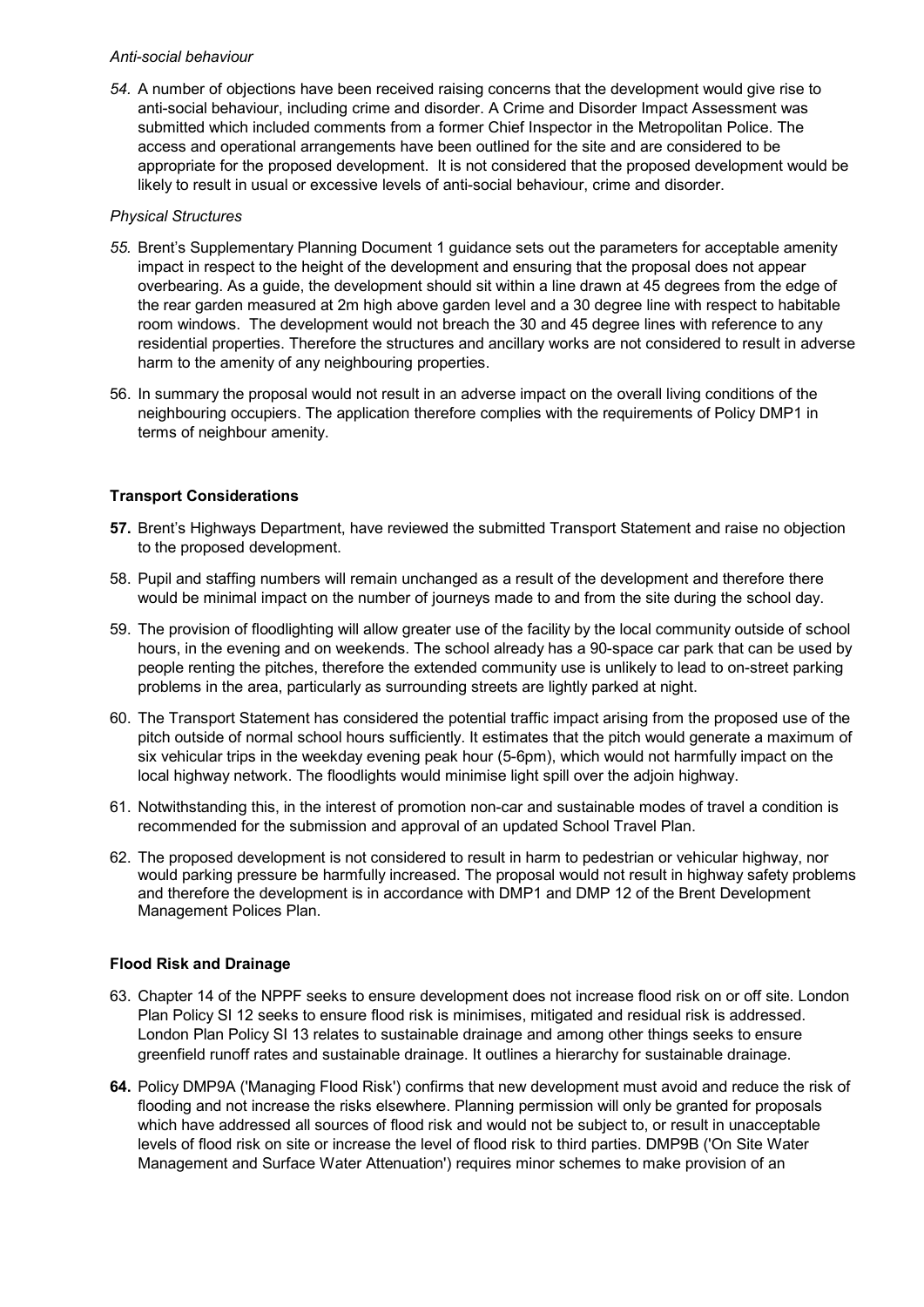appropriate Sustainable Urban Drainage System (hereafter referred to as SuDs) scheme where feasible.

- 65. A Surface Water Drainage Strategy (SWDS) and Flood Risk Assessment have been submitted in support of this application.
- 66. The area within the application site is designated as Flood Zone 1 at low risk of flooding. There is a small area within the blue line boundary (denoting other land owned by the applicant), located north of the school buildings designated as Flood Zone 3a at high risk of surface water flooding. The Surface Water Drainage Strategy (SWDS) and Flood Risk Assessment has demonstrated that the area within the application site has a low risk of flooding from all types of flooding.
- 67. A SuDs Assessment has been undertaken and has been considered against the SUDs drainage hierarchy. In line with this hierarchy the applicant has investigated infiltration, but due to clay geology the permeability is not suitable for infiltration to be relied upon. Discharge to a water course is not a feasible option given the distance to the nearest watercourse.
- 68. The drainage strategy for the proposed development uses a SuDS Detention Basin (dry pond) for storm water attenuation in combination with an orifice plate to control flows to existing drains. Furthermore permeable surfacing materials would be used in the construction of the pitch itself. The drainage strategy outlines that surface water would be discharged into Highway drains or other surface water drains.
- 69. Thames Water were consulted and raised no objection to the proposed development. Brent's Lead Local Flood Authority were consulted and are satisfied that the proposed development with the proposed drainage strategy and mitigation would not result increase flood risk within the locality, and that the proposals will have a positive effect on reducing discharge rates to the main system. The proposed development and drainage strategy is therefore considered to be in general accordance with the NPPF, London Plan Policies SI 12 and SI 13 as well as DMP 9a and 9b.

### **Impact to Trees**

- **70.** An Arboricultural Report has been submitted, which includes an Arboricultural Impact Assessment, Method Statement and Planting Schedule. A number of objections have been received regarding impact to trees, among other things including the impact of the detention basin both in terms of its construction, form and the impact from water collecting within the basin, as well as impact from the proposed floodlighting.
- 71. A total of ten trees were evident on site. There are group tree preservation orders and individual tree preservation orders affecting trees within the site. Trees covered by the Tree Preservation Order are as follows; T1, T3, T4, T5, T6, T7, T8, T9 and T10.
- 72. Three Category B trees (T2, T3 and T4) and a Category C tree (T1) are located to the north and parallel to Aylestone Avenue. Adjacent to the eastern boundary of the field grow three Category B trees (T6, T7 and T10), two Category C trees (T8 and T9) and one Category U tree (T5). Any works to trees covered by tree preservation order require consent from the Local Authority.
- 73. All trees are to be retained. The Arboricultural Impact Assessment identifies the activities associated with the development and trees potentially affected. It identifies that the Root Protection Area (hereafter abbreviated to RPA) of T7 could be impacted by the physical construction of the floodlight, whilst trees T6, T7, T8, T9 and T10 could be impacted by the earth bund for detention basin, it identifies that trees RPA's adjacent to the construction area could be impacted by soil compaction, but that these are preventable by tree protection measures.
- 74. A small proportion (less than 1%) of the RPA to T7 would be affected by the floodlight, however the impacted area is too small to have an adverse impact to the tree's health.
- 75. It identifies the canopies are located sufficiently far from the proposal and would not be impacted by the construction activities with no pruning necessary.
- 76. The proposed earth bund for detention basin would be located to the south eastern boundary. No excavation in this area is proposed, yet it would be located on relatively small parts of the outer RPAs of T6, T7, T8, T9 and T10. The height would not exceed 1m and given the narrow width, it is acknowledged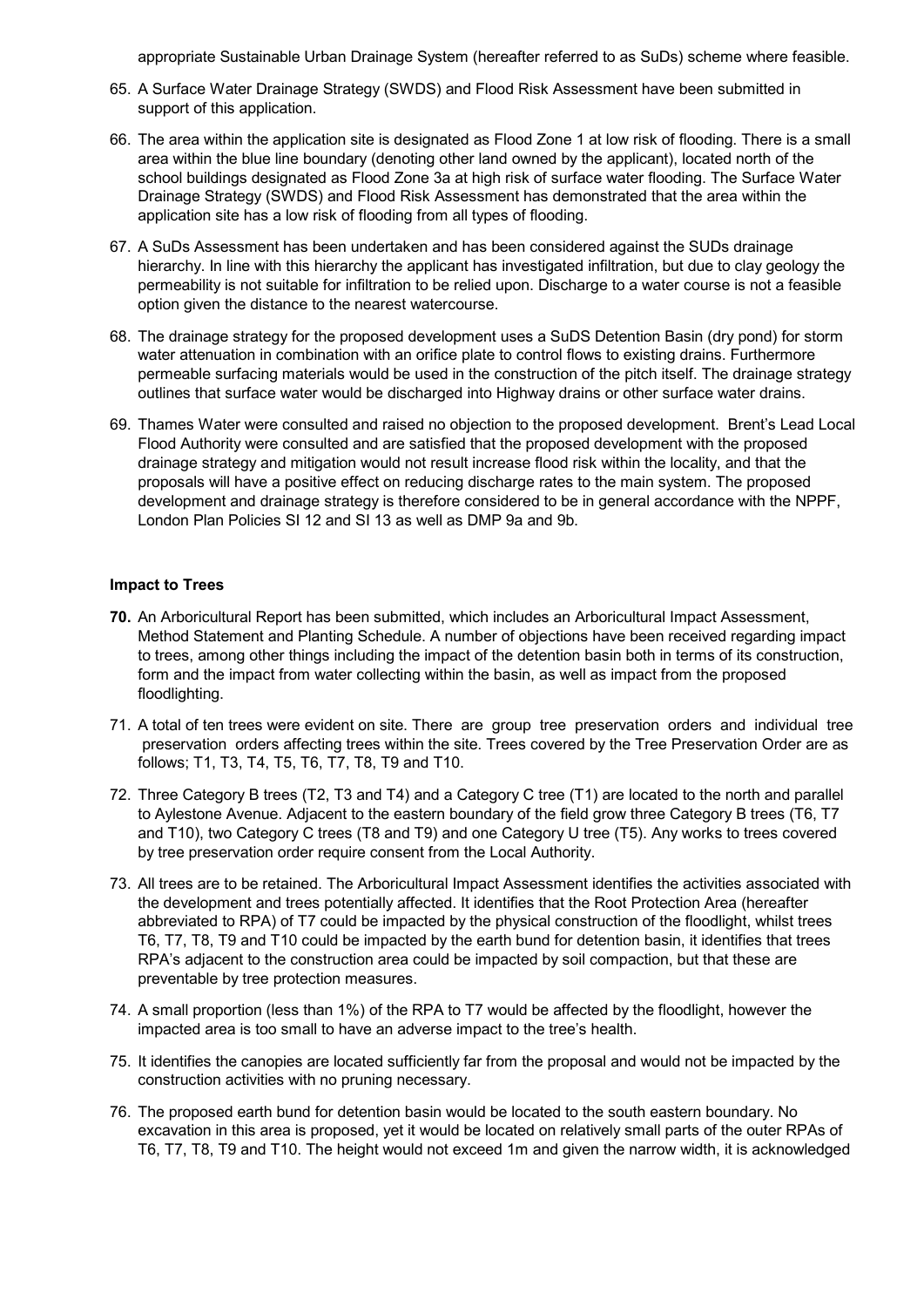that in the event of water collecting within the detention basin, there would be a minimal impact to the water and oxygen able to reach the roots beneath. However, the impact is considered to be minor, furthermore whilst it is acknowledged that the climate is changes and high rainfall events are more frequent, as demonstrated within the Flood Risk and Drainage Statement the filling of the bund is likely to happen in storm events, the documents shows that this area of the site would be impacted by a 1 in 1000 year flood event. The level of soil loading is not significant enough to cause adverse harm to the health of the adjacent trees.

- 77. Five new trees are proposed along the boundary with Tiverton Green and Aylestone Avenue, the tree planting schedule outlines the species (a Scots Pine, Downy Birth, Swamp Cypress and 2 Common Alders) and that the trees will be planted with an 8-10cm girth and heights between 2.5-3m in order that a significant contribution can be made within a short period of time. A condition is recommended to secure the planting of the trees detailed in the locations shown.
- 78. The Arboricultural Method Statement outlines mitigation to protect the trees. Brent's Tree Officer has been consulted and is satisfied that provided the development is carried out in full accordance with the Arboricultural Method Statement that existing trees would be adequately protected. A condition to ensure development is carried out in accordance with the Arboricultural Method Statement is recommended.
- 79. The proposed development therefore subject to conditions can be constructed and have an acceptable impact on the existing trees. Additional planting would enhance the trees on site and the application complies with policies G7, DMP1 and emerging policy BGI2.

### **Ecological Considerations**

- 80. The NPPF specifies the need to protect and enhance biodiversity. London Plan Policy G6 relates to biodiversity and access to nature. Paragraph D asserts that development should manage impacts on biodiversity and aim to secure net biodiversity gain. This should be informed by the best available ecological information and addressed from the start of the development process.
- 81. Core Policy 18 ('Protection and Enhancement of Open Space, Sports and Biodiversity') of the Core Strategy confirms that support will be given to the improvement of the built environment for biodiversity and nature conservation.
- 82. The application site comprises entirely of amenity grassland, with some trees along the north-eastern and south-eastern site boundaries. The originally submitted ecological appraisal was externally reviewed by a qualified ecologist on behalf of Brent Council. The review of this assessment highlighted deficiencies within the submitted assessment, among other matters that were considered to be overcome via conditions, the review highlighted further information was required in relation to local bat assemblage to determine if/how they utilise the site and of necessary to inform mitigation and compensation measures. The applicant was advised of the deficiencies and further information was submitted and scrutinised by the external ecological consultant. The review outlined that an assessment of the trees had been carried out, finding that they would be of low suitability and concluded that no further survey work of trees would be required, but there were still concerns regarding the potential impacts of the increased light levels of site. In particular, the floodlights previously proposed showed a significant increase in lux levels and the external review concluded that the significant increase in light levels to surrounding habitats, taken with the absence of survey data was such that the impact of lighting levels could not be fully assessed with regard to local bat assemblage.
- 83. The applicant revised their lighting strategy and submitted a revised Light Spillage Assessment and this information was subject to re-consultation. The revised lighting strategy would utilise Philips Flood Lighting OptiVision LED's due to its built-in louvres which are used to reduce the backwards spill from the luminaries and minimise potential glare.
- 84. The Updated Preliminary Ecological Appraisal (Rev 5 dated November 2021 prepared by Phlorum) details that a Phase 1 ecological survey was undertaken in November 2020 by a qualified ecologist. The existing site consists an area of grassed playing field and the site contains ten trees. The site is not subject to any statutory or non-statutory designations. The closest statutory site is Westbere Copse Local Nature Reserve located approximately 1.6km north-east at its closest point. The survey area does not support any features that contribute to the designation of this site.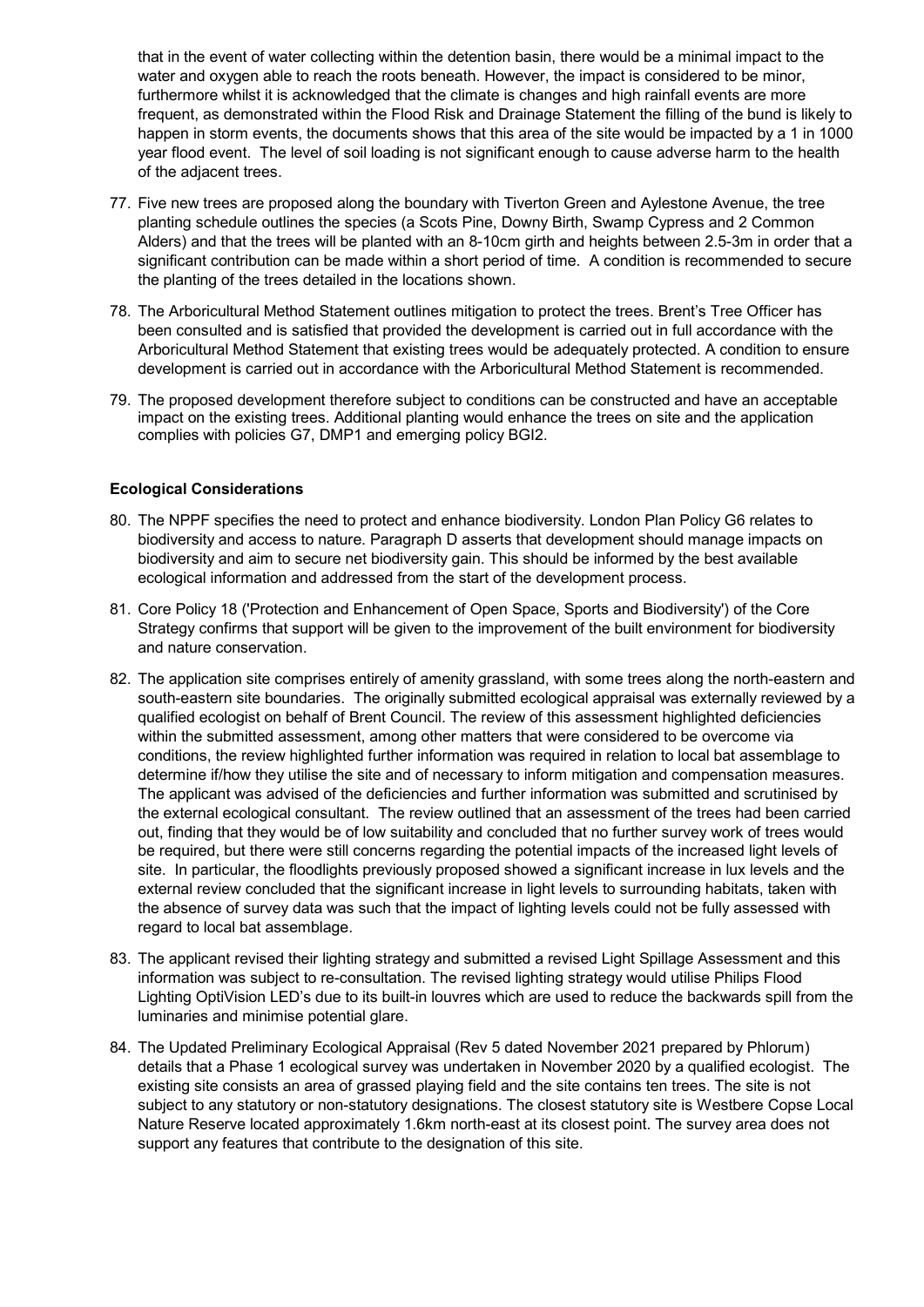- 85. The report addresses the likelihood of roosting or foraging animals including bats, mammals, amphibians, reptiles, birds, invertebrates, Great Crested Newts' and hedgehogs. The report identities a negligible potential for supporting reptiles, reptiles, stag beetles, and great crested newts (and other amphibians). A low potential for breeding and foraging hedgehogs, badgers and breeding birds but a moderate potential for foraging birds.
- 86. Out of the ten trees on-site, four were considered to provide a low potential to support roosting bats. These were T4, T5, T6, and T8. Potential roosting features present included rot holes, split/broken limbs and flaking bark. The rest of the trees on-site offer a negligible potential for roosting bats, and the site as a whole offers a low potential to support foraging bats. The trees around the boundary of the site offer features which would be able to support breeding birds. One old nest was noted within tree 6 and two were noted within tree 8. There are no shrubs or hedgerow on-site which limits the amount of foraging material available.
- 87. Overall, on the basis of the survey results and the above criteria, habitats within the site are considered largely to be of ecological value within the immediate vicinity only. The site provides suitable habitat to support invertebrates, breeding birds, bats and badgers. However, populations of these are unlikely to be locally significant.
- 88. Habitats within the proposed development area were assessed as being of value to wildlife with the local vicinity only with potential to support breeding birds, bats and badgers. It is set out within the Ecology Report that the site offers low potential for breeding badgers and low potential for foraging badgers. The report states that it is unlikely that badgers would inhabit this site, its states that the connectivity of the site to the wider network of local parks and gardens gives potential for the site to be utilised by foraging badgers. Snuffle holes present at adjacent Tiverton Green. No setts observed on site or within 30m, and no suitably sized burrows observed for use by badgers. The report concluded that the site offers low potential for breeding and foraging badgers. Recommendations are made in the event of foraging badgers.
- 89. Section 5 of the Ecology Report outlines recommendations for ecological mitigation including the provision of a biodiversity net gain, in principle these are considered to mitigate potential impact to ecology , a condition is recommend to formalise measures with details in an Ecological Enhancement Strategy.
- 90. The revised information was again reviewed externally on behalf of Brent which included a review of the revised lighting strategy as well as considering an earlier letter from the applicant in regard to ecology impact. A number of objections were received in regards to the impact on ecology and biodiversity as a result of the development, this included letters accompanied by rebuttals and technical documents scrutinising the submitted documentation, methodologies used and ecological impact. Regard has been had to these objections and the external review included an assessment of these documents.
- 91. The revised lighting strategy and proposed luminaires with built in louvres would result in no more than one lux between ground level and the tops of the all trees. This is no more than light levels at twilight, or potentially a clear full moon (BCT, 2016). As a result, it is considered that the lighting proposals are unlikely to have a significant negative impact on local bat assemblage. The review notes that in the absence of a bat survey with details of local assemblage a precautionary approach to compensation should be used, to include compensation measure to ensure no net loss of foraging habitats for local bats. Such mitigation may include further notice planting, or the creation of more natural habitat.
- 92. A Bat Activity Survey was submitted by consultants acting on behalf of Brondesbury Park Residents Association in support of their objection. This has been reviewed by the external ecologist appointed by the Council. A single survey was undertaken and was undertaken at the latter end of the active bat season and therefore provided a small snapshop of bat usage during this part of the season. The review advised that the methodology does not follow recommendations of a bat activity survey as set out by the Bat Conservation Trust (BCT 2016), which would include a walkover survey taking a transect of the site and recording activity as well as static detectors left in fixed location for 5 nights. The report outlines access was not possible.
- 93. The results presented suggest the site and surroundings are largely utilised by Common Pipistrelle and Soprano Pipistrelle, both species are common and widespread in urban environments. It is notes that the report at paragraph 7.8 states that the majority of activity on the pitch was detected aurally, with few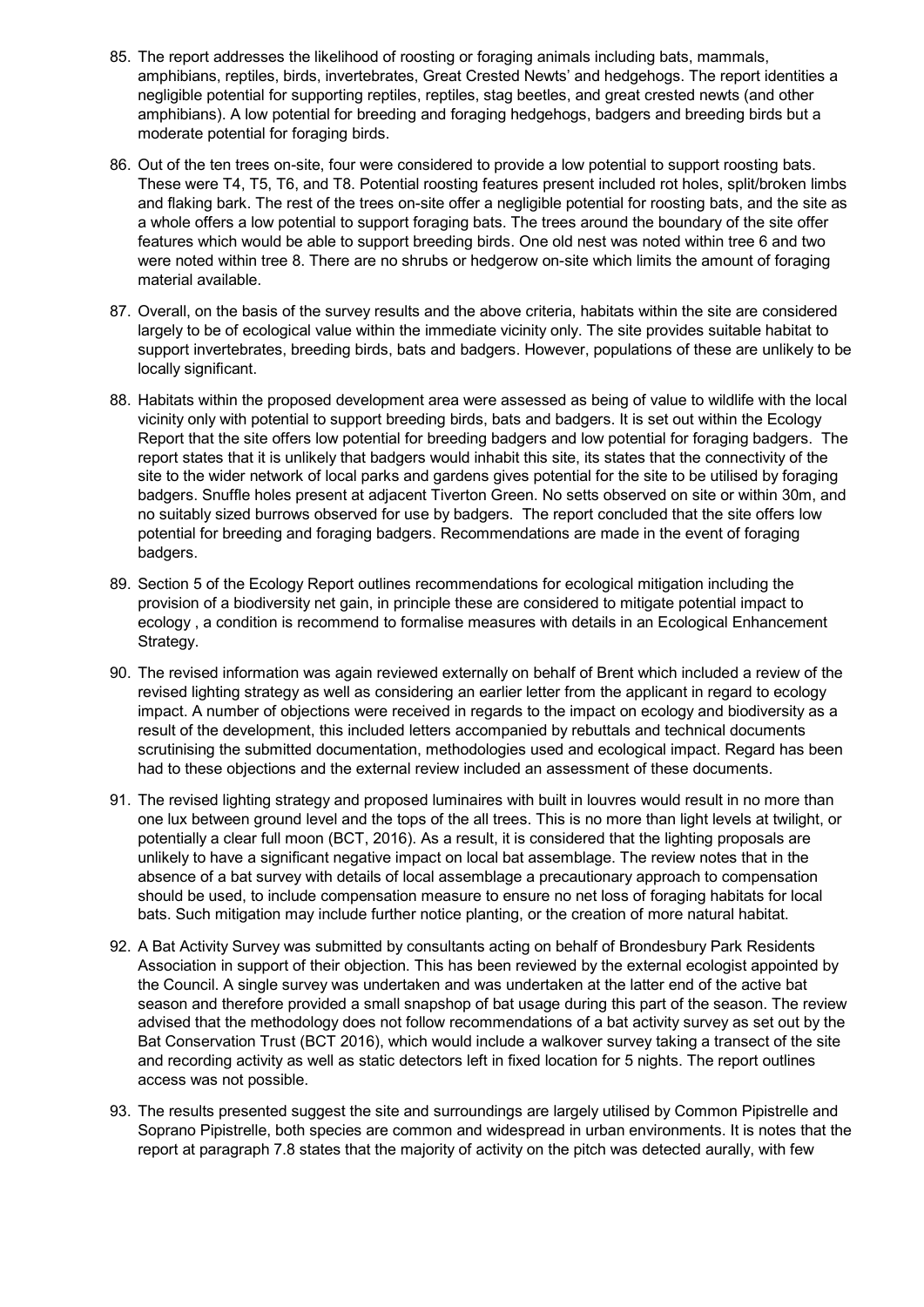visual observations made. As such it is not possible to determine if calls were coming from the pitches or tree lines. The external review suggested that paragraph 8.6 of the report was misleading to suggest a bat call soon after sunset suggest, even tentatively that a bat roost is present in the trees on the southern side of the site. It may be indicative that a roost is present within the vicinity, but the location is not identified. The report suggests a high level of activity, yet paragraph 8.7 states a maximum of two bats reported at any one time. As such the data presented within the report would suggest low numbers of bats for persistent and continuous foraging for the early part of the night.

- 94. A further objection was received in November 2021 prepared by consultants acting on behalf of Brondesbury Park Residents' Association (BPRA). This was also reviewed by Brent's external consultant. The representation related to the suitability of the adjacent trees to support roosting bats, for the most part, no additional information has been provided to suggest the trees have features not previously identified. Concerns were raised over whether the identified features constitute a low or moderately suitable tree.
- 95. Some inconsistencies between the arboriculture findings have been identified for Tree 4 which may impact upon the tree's suitability to support roosting bats. BPRA's consultants have noted that impacts, such as lighting, would still require a European Protected Species Licence (EPSL) to allow works to proceed lawfully should a bat roost be affected by the development. However, the most recent lighting assessment has demonstrated that light levels on these trees will be no more than 1 lux between ground level and the tops of the trees. Therefore, with the correct implementation of the proposed mitigation, no negative impacts are anticipated on these trees and subsequently any potential roosts. As a result, notwithstanding this objection, further surveys are not considered necessary for the trees surrounding the development.
- 96. Many objections were received in regard to negative impact to biodiversity and ecology. Concerns relate to the impact to ecology such as badgers and biodiversity net gain, it is considered that the revised ecological assessment addressed these concerns. Objections relate to the LED lighting and impact to bats and invertebrates, yet LEDs are the preferred options for bats and invertebrates and the Lux levels a have been sufficiently reduced, reference is made the deterioration of irreplaceable habitats for protected species in ration to the NPPF. This is a misinterpretation of the NPPF, irreplaceable habitats do not relate to habitats specifically for protected species, but rather habitat themselves which cannot be replaced once destroyed, such an Ancient Woodlands.
- 97. In summary, the revised lighting spillage assessment demonstrates that the impacts on local biodiversity has been suitably addressed within the proposals. A condition is recommended for an Ecological Enhancement Strategy based on the recommendation of the Ecological Appraisal and this should include compensation for foraging bats. A condition is recommended for the submission and approval of a Construction Environment Management Plan to detail measured to protect biodiversity during construction.
- 98. To conclude, the impact to biodiversity and ecology has been assessed and found to be acceptable, a condition is recommended that the development is carried out in accordance with the recommendations within the submitted Ecology Report.

### **Fire Safety**

99. Policy D12a of the London Plan (2021) requires all new development to take account of fire safety in design. Given the nature of the development being located outside, with open access to the pitch, clear exits and the access directly onto open playing fields, the submission is considered to meet the requirements of Policy D12a.

### **Conclusion**

- 100. The proposed development is considered to accord with the development plan. The proposal would enable the school to support outdoor sporting activities through the year. The use of a community access agreement would also enable the facilities to be used by the local community. The proposal is therefore considered to result in significant benefits social and community benefits in terms of facilities, health and wellbeing.
- 101. It is acknowledged that the floodlights and proposed use would facilitate greater activity, particularly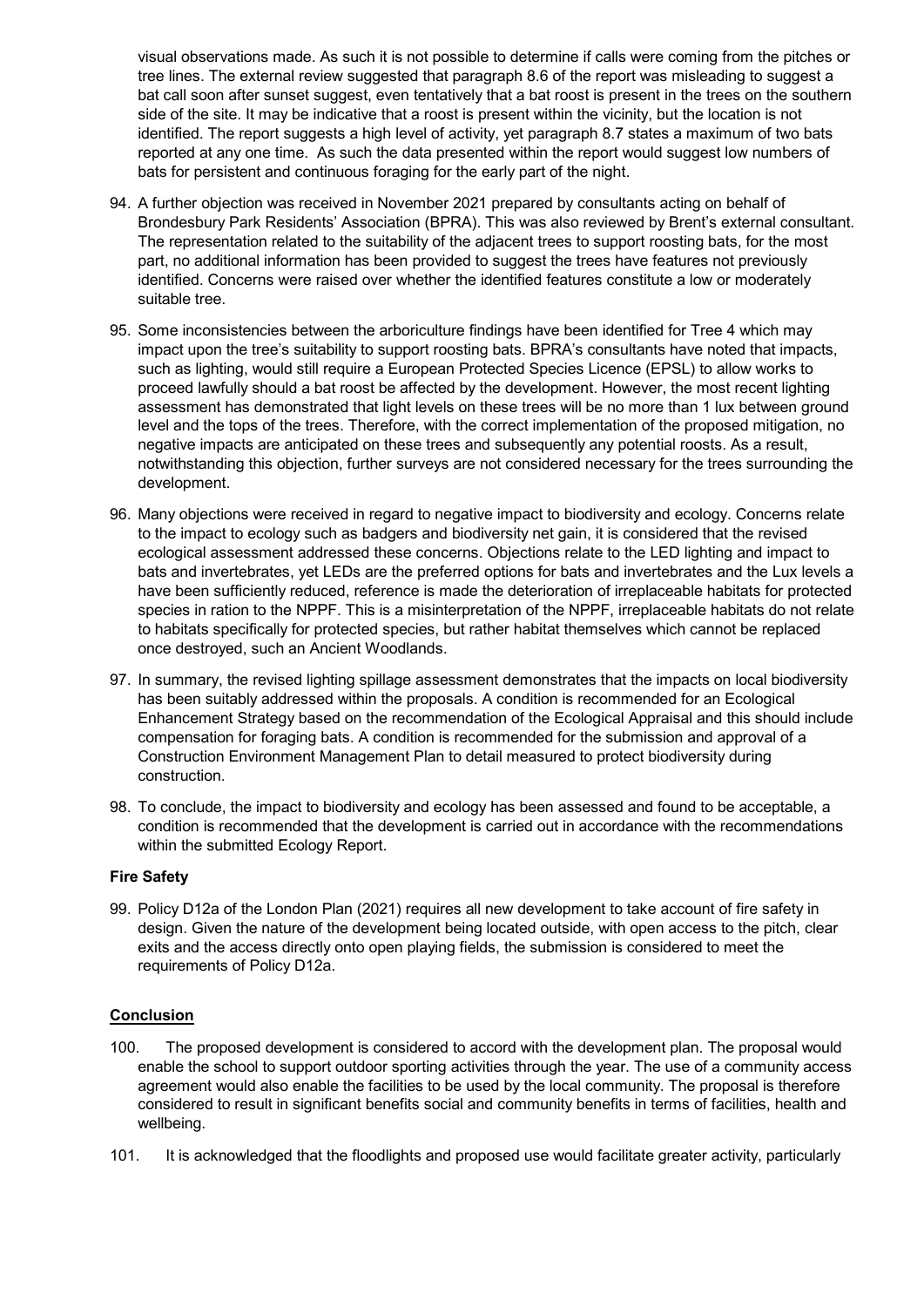in winter months and that the closest properties located on Aylestone Avenue would experience some noticeable noise. However, the level of additional noise impact when considering the acoustic barrier mitigation as well as the restricted hours of use until 9pm (Monday to Friday) is not considered to result in significant harm to their living conditions. Furthermore, when balanced against the wider public social and community benefits associated with the proposed development in terms of sporting facilities, health and wellbeing are considered to clearly outweigh the level of harm.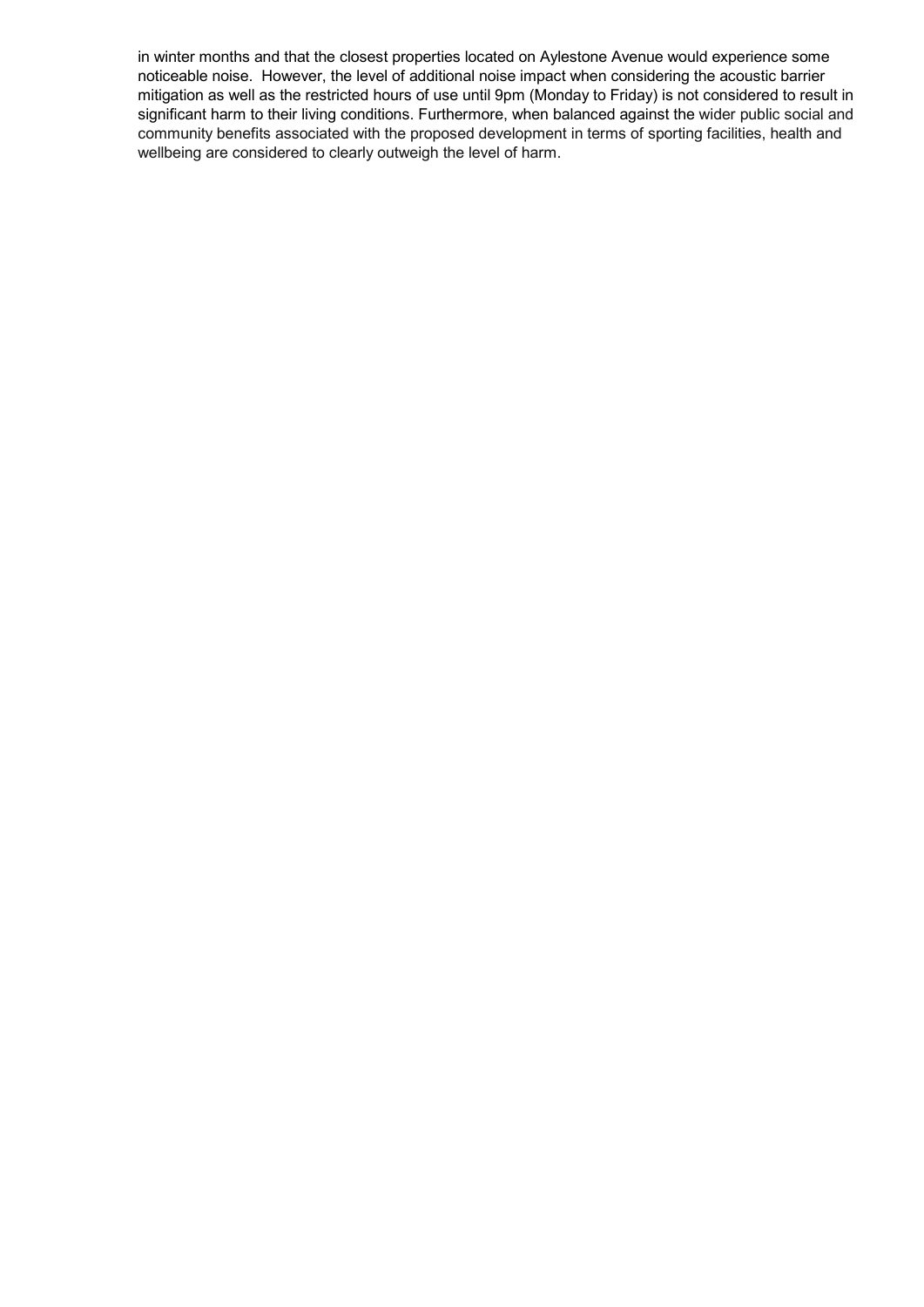# **DRAFT DECISION NOTICE**



**DRAFT NOTICE**

TOWN AND COUNTRY PLANNING ACT 1990 (as amended)

### **DECISION NOTICE – APPROVAL**

Application No: 20/1411

To: Joshua Simons & Associates Limited Limited Joshua Simons & Associates Imperial Business Park Building 4 Maxwell Road Borehamwood WD6 1JN

I refer to your application dated **13/05/2020** proposing the following:

Construction of an artificial turf pitch, ball stop fencing with access gates, acoustic all weather timber fence, flood lighting units 2 x double floodlights on the half way masts and single floodlights at each of the 4 corner masts (mounted onto 6 steel columns) and a dry pond detention basin and earth bund in a designated area within the school grounds

 $\mathcal{L}_\mathcal{L} = \{ \mathcal{L}_\mathcal{L} = \{ \mathcal{L}_\mathcal{L} = \{ \mathcal{L}_\mathcal{L} = \{ \mathcal{L}_\mathcal{L} = \{ \mathcal{L}_\mathcal{L} = \{ \mathcal{L}_\mathcal{L} = \{ \mathcal{L}_\mathcal{L} = \{ \mathcal{L}_\mathcal{L} = \{ \mathcal{L}_\mathcal{L} = \{ \mathcal{L}_\mathcal{L} = \{ \mathcal{L}_\mathcal{L} = \{ \mathcal{L}_\mathcal{L} = \{ \mathcal{L}_\mathcal{L} = \{ \mathcal{L}_\mathcal{$ 

and accompanied by plans or documents listed here: Please See Condition 2.

### at **Queens Park Community School, Aylestone Avenue, London, NW6 7BQ**

The Council of the London Borough of Brent, the Local Planning Authority, hereby **GRANT** permission for the reasons and subject to the conditions set out on the attached Schedule B.

Date: 18/01/2022 Signature:

**Gerry Ansell** Head of Planning and Development Services

**Notes**

- **1.** Your attention is drawn to Schedule A of this notice which sets out the rights of applicants who are aggrieved by the decisions of the Local Planning Authority.
- 2. This decision does not purport to convey any approval or consent which may be required under the Building Regulations or under any enactment other than the Town and Country Planning Act 1990.

DnStdG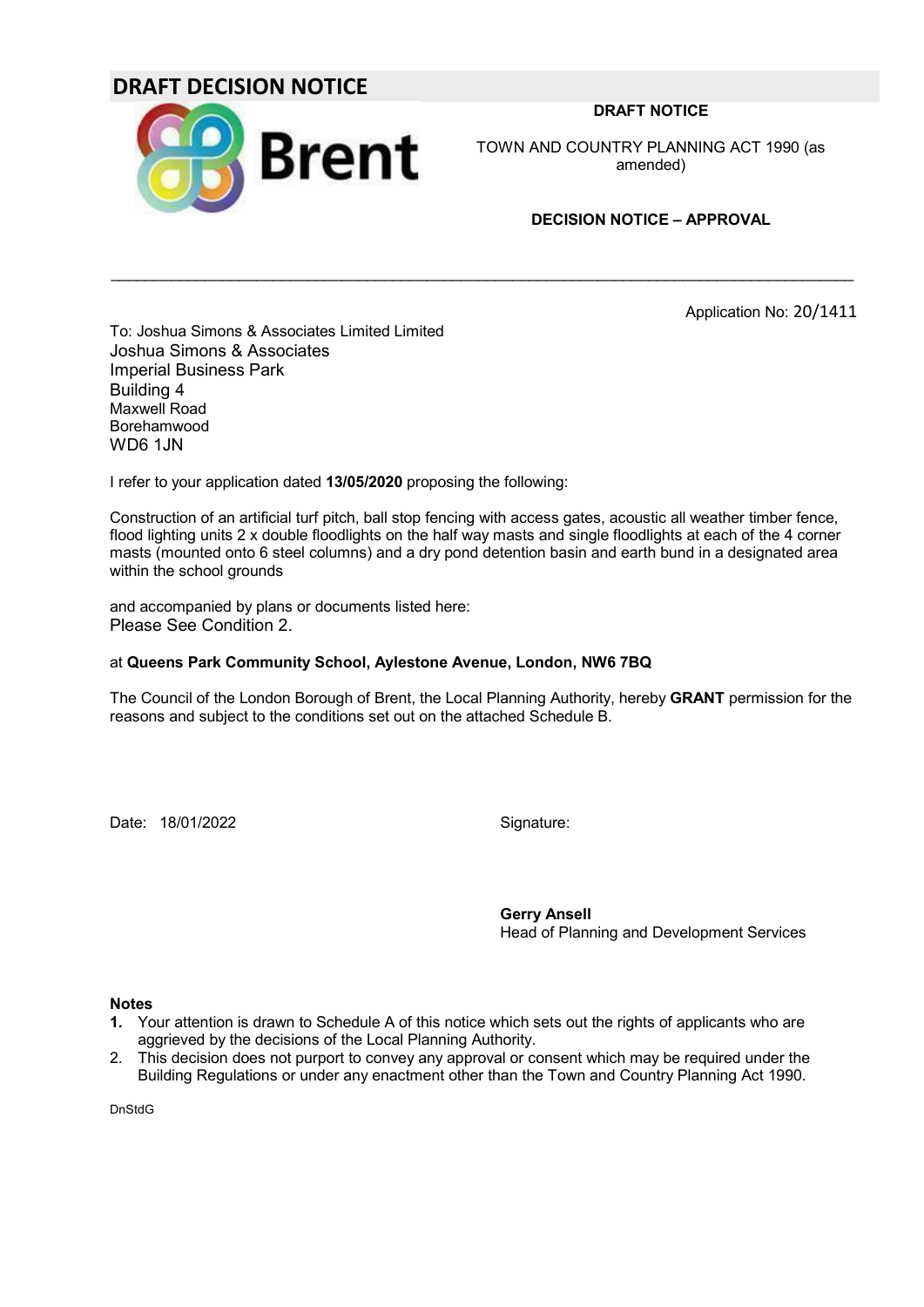### SUMMARY OF REASONS FOR APPROVAL

1 The proposed development is considered to accord with the development plan. The proposal would enable the school to support outdoor sporting activities through the year. The use of a community access agreement would also enable the facilities to be used by the local community. The proposal is therefore considered to result in significant benefits social and community benefits in terms of facilities, health and wellbeing.

It is acknowledged that the floodlights and proposed use would facilitate greater activity, particularly in winter months and that the closest properties located on Aylestone Avenue would experience some noticeable noise. However, the level of additional noise impact when considering the acoustic barrier mitigation as well as the restricted hours of use until 9pm (Monday to Friday) is not considered to result in significant harm to their living conditions. Furthermore, when balanced against the wider public social and community benefits associated with the proposed development in terms of sporting facilities, health and wellbeing are considered to clearly outweigh the level of harm

1 The development to which this permission relates must be begun not later than the expiration of three years beginning on the date of this permission.

Reason: To conform with the requirements of Section 91 of the Town and Country Planning Act 1990.

2 The development hereby permitted shall be carried out in accordance with the following approved drawing(s) and/or document(s):

OS Location Map

SC/1801/01 Revision B - General Layout

SC/1801/02 Revision B – Pitch Layout

SC/1801/03 Revision B - Fencing Layout

SC/1801/04 Revision C – Elevations

SC/1801/05 Revision B – Existing Topographical Plan

SC/1801/06 Revision B – Site Location Plan

SC/1801/07 Revision A - Site Access Arrangement

SC/1801/08 Revision C – Sections

12m RL - 12m RL with 1 & 2 Philips LED dated 12/07/2021

HLS1149 – Aiming Drawing

1005169 (Sheet 2 of 3) – Jakoustic Fencing System

1005169 (Sheet 3 of 3) – Jakoustic Fencing System

Reason: For the avoidance of doubt and in the interests of proper planning.

3 All new external work shall be carried out in materials that match, in colour, texture and design detail shown on the approved plans, unless details of alternative materials are submitted to and approved in writing by the Local Planning Authority and thereafter implemented.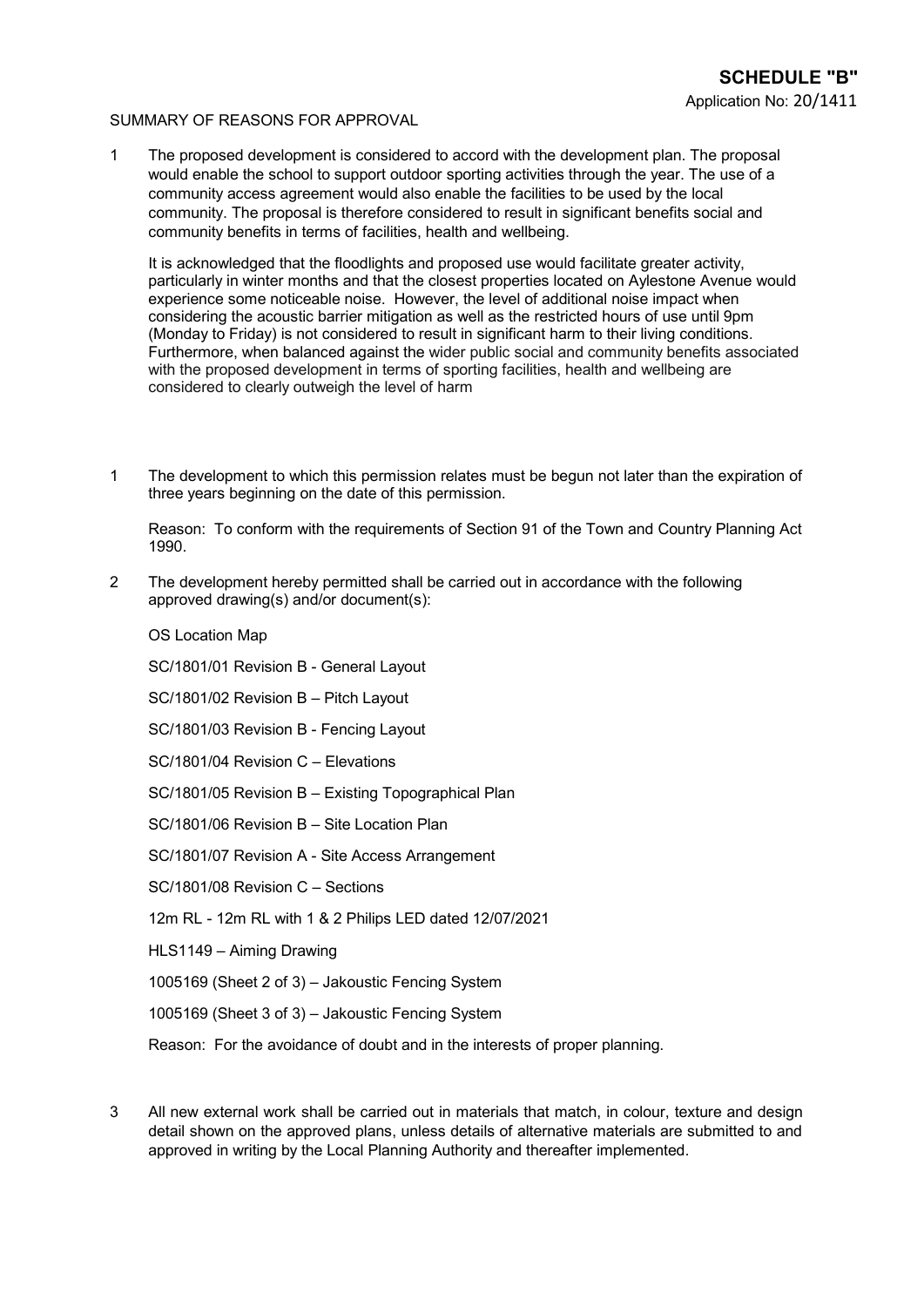Reason: To ensure a satisfactory development which does not prejudice the amenity of the locality.

4 The Artificial Grass Pitch hereby approved shall not be used other than between 08.30-21.00 Mondays to Fridays, 09.00-19.00 on Saturdays and 10.00-18.00 Sundays and Bank Holidays and any floodlights associated with the sport pitches shall be switched off no later than 15 minutes after these times and the pitch vacated. Within these time parameters, the floodlights shall only be switched on when the court is in active use.

Reason: In the interest of mitigating impact to neighbouring amenity.

5 The maximum level of illumination for the floodlights shall be carried out in accordance with approved 'Light Spillage Assessment dated 2nd September 2021'.

Reason: To ensure that the floodlights are not detrimental to the local ecology or surrounding residents.

6 Prior to first use of the development hereby approved, the applicant shall carry out the development in full accordance with the mitigation measures outlined with the following submitted document 'Noise Assessment 19<sup>th</sup> May 2020 and the Acoustic Barrier shall be carried out in accordance with the approved drawings and maintained in perpetuity.

Reason: To protect neighbours living conditions and ensure acceptable local noise levels, in accordance with Policy DMP1.

7 Prior to first use of the sports pitch hereby approved, a Community Access Plan detailing community access arrangements, prepared in consultation with Sport England, shall be submitted to and approved in writing by the Local Planning Authority. Notwithstanding the approved plans and documents the Community Access Plan shall outline a minimum number of hours for community use at the school each week and shall include details of rates of hire (based upon those charges at other public facilities), terms of access, hours of use, access by non-school users/non-members and management responsibilities.

The approved Community Access Plan shall be brought into operation within 3 months of first use of the sports pitch and it shall remain in operation for the duration of the use of the development.

Reason: To secure well-managed, safe community access to the sports facility, to ensure sufficient benefit to the development of sport and to accord with Local Plan.

8 The development shall be carried out in accordance with the details contained within the submitted 'Surface Water Drainage Strategy (SWDS) and Flood Risk Assessment' document. Prior to construction, final details of the earth bund and detention basin shall be submitted to and agreed in writing by the Local Planning Authority. The dry pond detention and bund basin shall be constructed in accordance with the agreed details prior to first use of the development hereby approved and thereafter retained and maintained.

Reason: In the interest of mitigating flood risk and providing a Sustainable Urban Drainage System.

9 The development shall be carried out in accordance with the submitted: 'Arboricultural Report Impact Assessment, Method Statement & Planting Specification dated 21st November 2019.

The five new trees shall be planted in accordance with the tree planting schedule and in the location shown within this approved document within the next available planting season following first use of the development hereby approved.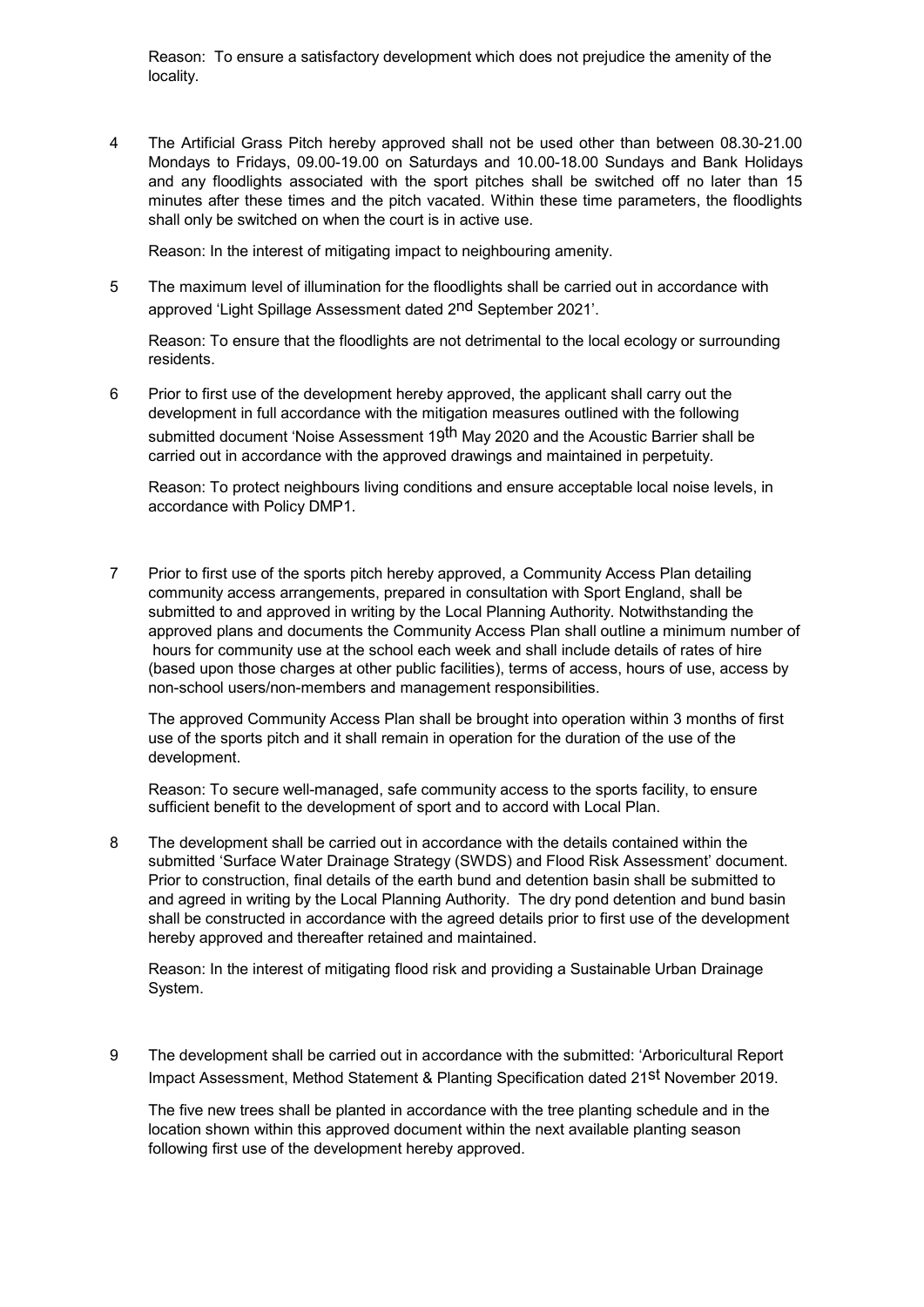Prior to commencement of work to the bund hereby approved, a Method Statement detailing the construction method shall be submitted to and agreed in writing, the development shall be carried out in accordance with the approved details.

Any trees that is part of the approved scheme that within a period of *five* years is removed, dies or becomes seriously damaged or diseased, shall be replaced in the next planting season and all planting shall be replaced with others of a similar size and species and in the same position, unless the Local Planning Authority first gives written consent to any variation.

Reason: To ensure trees on site are protected and in the interest of visual and wildlife amenity.

10 Notwithstanding the submitted Preliminary Ecological Assessment (Updated Preliminary Ecological Appraisal Rev 5 dated November 2021 prepared by Phlorum), prior to commencement of works an Ecological Enhancement Strategy based on the recommendation of the Ecological Appraisal (listed above), which shall include a biodiversity net gain calculation of the site and shall also include compensation for foraging bats among other enhancements, shall be submitted to and approved in writing by the Local Planning Authority. The development shall be carried out in accordance with the approved strategy

Reason: To protect and enhance ecology.

11 Prior to the commencement of works a Construction Method/ Environment Management Plan shall be submitted to and agreed in writing by the Local Planning Authority, it shall detail measures to protect biodiversity during construction, it shall also provide details of the following:

(a) damping down materials during demolition and construction, particularly in dry weather conditions,

(b) minimising the drop height of materials by using chutes to discharge material and damping down the skips/ spoil tips as material is discharged,

(c) sheeting of lorry loads during haulage and employing particulate traps on HGVs wherever possible,

(d) ensuring that any crushing and screening machinery is located well within the site boundary to minimise the impact of dust generation,

(e) utilising screening on site to prevent wind entrainment of dust generated and minimise dust nuisance to residents in the area,

(f) installing and operating a wheel washing facility to ensure dust/debris are not carried onto the road by vehicles exiting the site.

(g) the use of demolition equipment that minimises the creation of dust.

The approved statement shall be implemented throughout the duration of construction.

### Non Road Mobile Machinery

Brent is currently part of the 'London low emission construction partnership'. Therefore, the use of Non Road Mobile Machinery of net power between 37kW and 560kW is required to meet at least Stage IIIA of the EU Directive 97/68/EC and its amendments. This will apply to both variable and constant speed engines for both NOx and PM.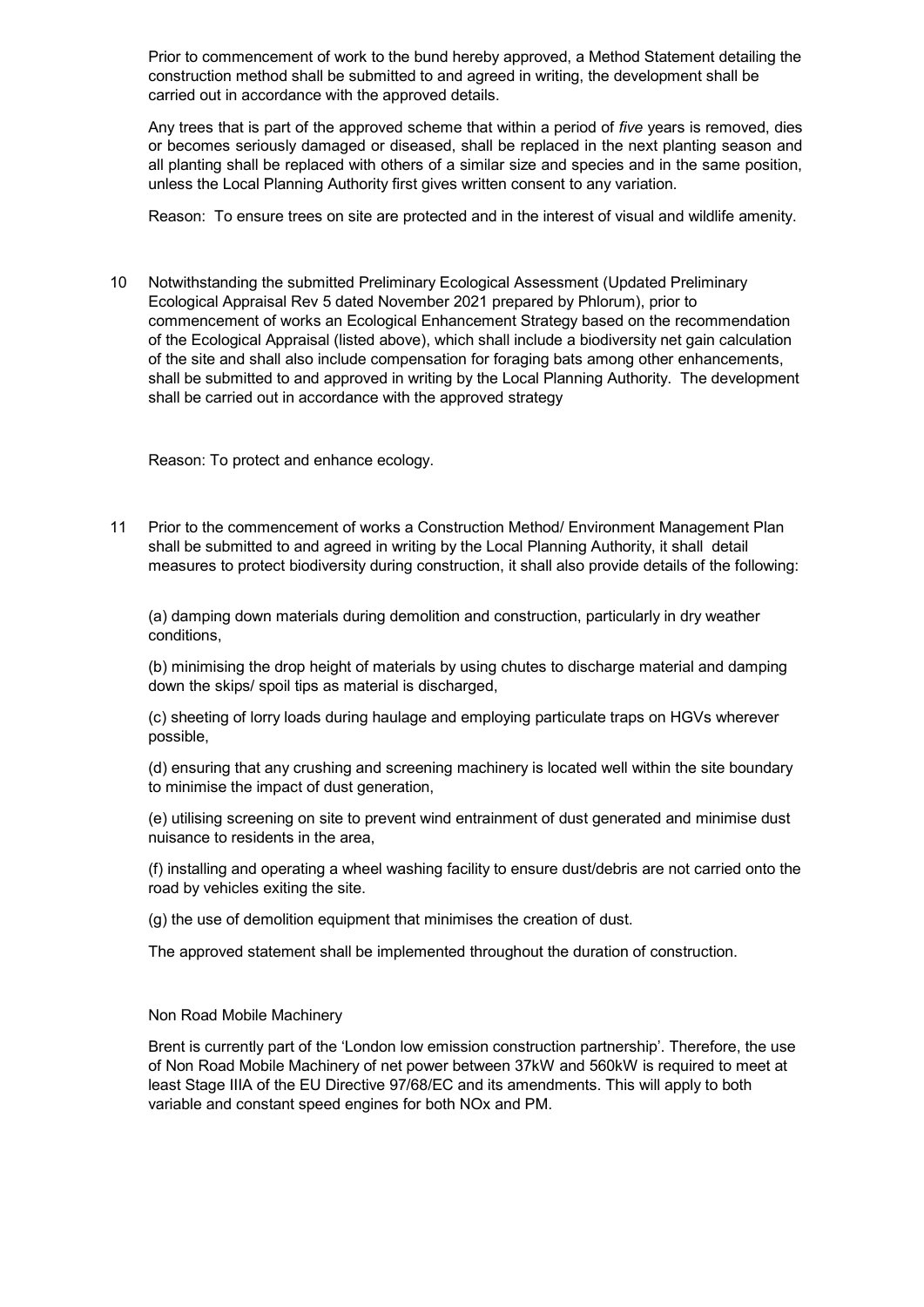Reason: To mitigate harm to ecology during construction and to manage environmental impacts and nuisance during construction.

12 Prior to the first use of the artificial pitch hereby approved, an updated School Travel Plan (to include specific reference to the community use of the artificial pitch), shall be submitted to and approved in writing by the Local Planning Authority, and thereafter implemented in accordance with the approved details.

Reason: In order to promote sustainable transport measures.